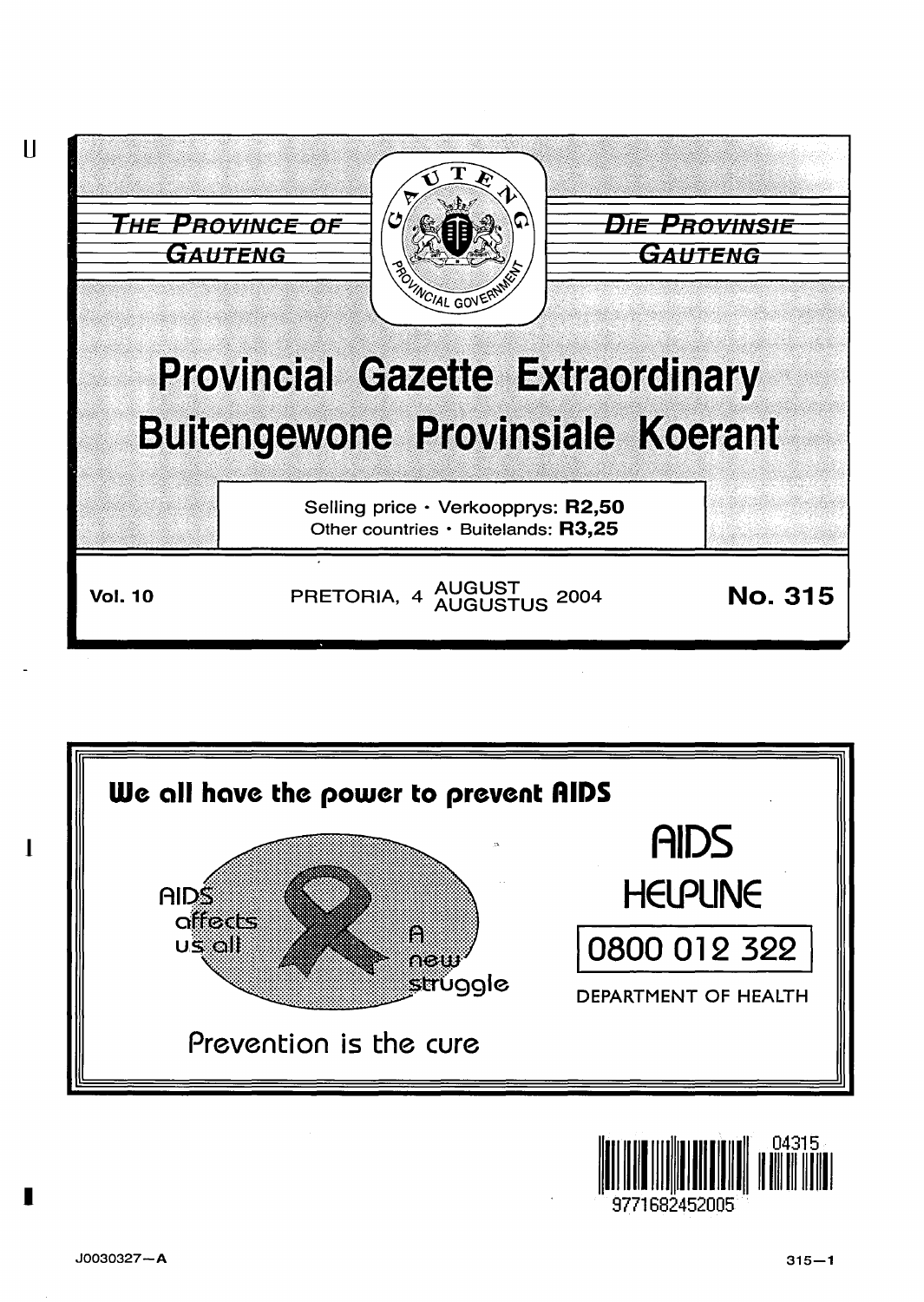$\sim$ 

## **CONTENTS • INHOUD**

 $\bar{\beta}$ 

 $\sim$   $\sim$ 

 $\mathcal{A}$ 

| No.   |                                                                                                 | Page<br>No. | Gazette<br>No. |
|-------|-------------------------------------------------------------------------------------------------|-------------|----------------|
|       | <b>LOCAL AUTHORITY NOTICES</b>                                                                  |             |                |
| 1619  | Town-planning and Townships Ordinance (15/1986): City of Johannesburg: Amendment Scheme 11–1995 |             | 315            |
|       |                                                                                                 |             | 315            |
| 1621. |                                                                                                 | 8           | 315            |
|       |                                                                                                 |             | 315            |
| 1623  |                                                                                                 | 13          | 315            |
|       |                                                                                                 | 13          | 315            |

 $\label{eq:2.1} \mathcal{L}(\mathcal{L}^{\text{max}}_{\text{max}}(\mathcal{L}^{\text{max}}_{\text{max}}), \mathcal{L}^{\text{max}}_{\text{max}}(\mathcal{L}^{\text{max}}_{\text{max}}))$ 

 $\mathcal{L}_{\text{max}}(\mathcal{F})$  ,  $\mathcal{L}_{\text{max}}$ 

 $\sim$   $\sim$ 

 $\sim 10^{11}$  km  $^{-1}$ 

 $\mathcal{F}(\mathcal{A})$  and  $\mathcal{F}(\mathcal{A})$  and  $\mathcal{F}(\mathcal{A})$ 

 $\mathcal{L}^{\pm}$ 

 $\mathcal{A}^{\mathcal{A}}_{\mathcal{A}}$  and  $\mathcal{A}^{\mathcal{A}}_{\mathcal{A}}$ 

 $\mathcal{L}^{\mathcal{L}}(\mathbf{a})$  , where  $\mathcal{L}^{\mathcal{L}}(\mathbf{a})$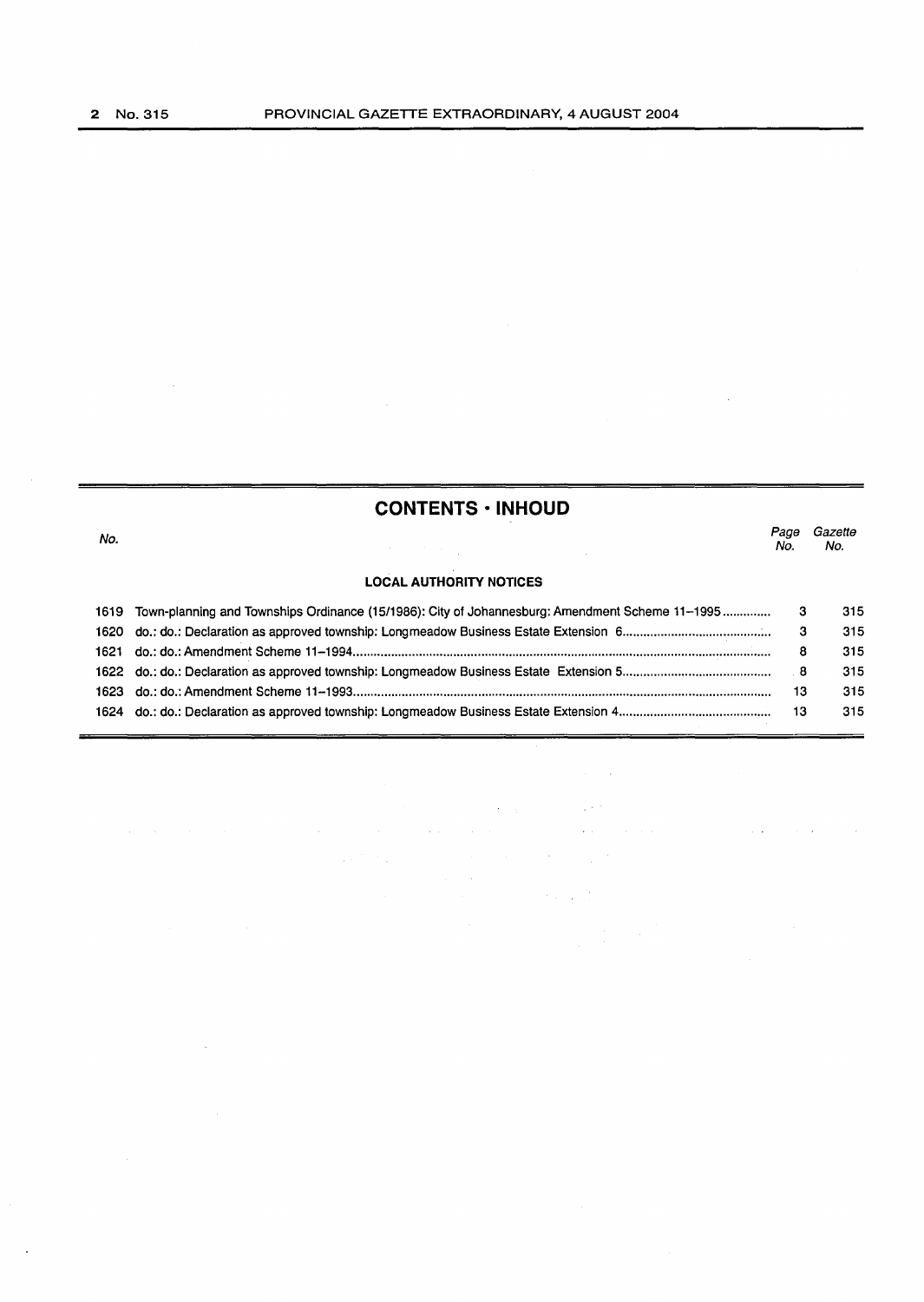# **LOCAL AUTHORITY NOTICES**

### **LOCAL AUTHORITY NOTICE 1619**

CITY OF JOHANNESBURG AMENDMENT SCHEME 11-1995

The Council hereby in terms of provisions of Section 125 of the Town-planning and Townships Ordinance, 1986, declares that it has approved the amendment scheme, being an amendment of the Modderfontein Town-planning Scheme 1994, comprising the same land, as included in the Township of LONGMEADOW BUSINESS ESTATE EXTENSION 6.

Map 3, Annexure and scheme clauses of the amendment scheme are filed with the Executive Director: Development Planning, Transportation and Environment: City of Johannesburg and are open for inspection at all reasonable times.

The amendment scheme is known as Amendment Scheme 11-1995.

Executive Director: Development Planning Transportation and Environment.

### **PLAASLIKE BESTUURSKENNISGEWING 1619**

STAD VAN JOHANNESBURG WYSIGINGSKEMA11-1995.

Die Stadraad verklaar hierby ingevolge die bepalings van Artikel 125 van die Ordonnansie op Dorpsbeplanning en Dorpe, 1986, dat dit 'n wysigingskema synde 'n wysiging van Modderfontein Dorpsbeplanningskema, 1994, wat uit dieselfde grond as die dorp LONGMEADOW BUSINESS ESTATE UITBREIDING 6 bestaan, goedgekeur het.

Kaart 3, Bylae en die skemaklousules van die wysigingskema word in bewaring gehou deur die Uitvoerende Direkteur: Ontwikkelings Beplanning, Vervoer en Omgewing, Stad van Johannesburg en is beskikbaar vir inspeksie te aile redelike tye.

Hierdie wysiging staan bekend as Sandton-wysigingskema 11-1995.

Uitvoerende Direkteur: Ontwikkelings Beplanning, Vervoer en Omgewing

### **LOCAL AUTHORITY NOTICE 1620**

CITY OF JOHANNESBURG DECLARATION AS APPROVED TOWNSHIP

In terms of Section 103(1) of the Town-planning and Townships Ordinance, 1986 (Ordinance No. 15 of 1986) the CITY OF JOHANNESBURG declares LONGMEADOW BUSINESS ESTATE EXTENSION 6 to be an approved township subject to the conditions set out in the Schedule hereto.

**SCHEDULE** 

CONDITIONS UNDER WHICH THE APPLICATION MADE BY HEARTLAND PROPERTIES (PTY) L TO THE PROVISIONS OF THE TOWN-PLANNING AND TOWNSHIPS ORDINANCE 1986 (ORDINANCE NO 15 of 1986) FOR PERMISSION TO ESTABLISH A TOWNSHIP ON PORTION 99 OF THE FARM MODDERFONTEIN 35 IR, PROVINCE OF GAUTENG, HAS BEEN GRANTED BY THE CITY OF JOHANNESBURG METROPOLITAN MUNICIPALITY (HEREINAFTER REFERRED TO AS -THE COUNCIL").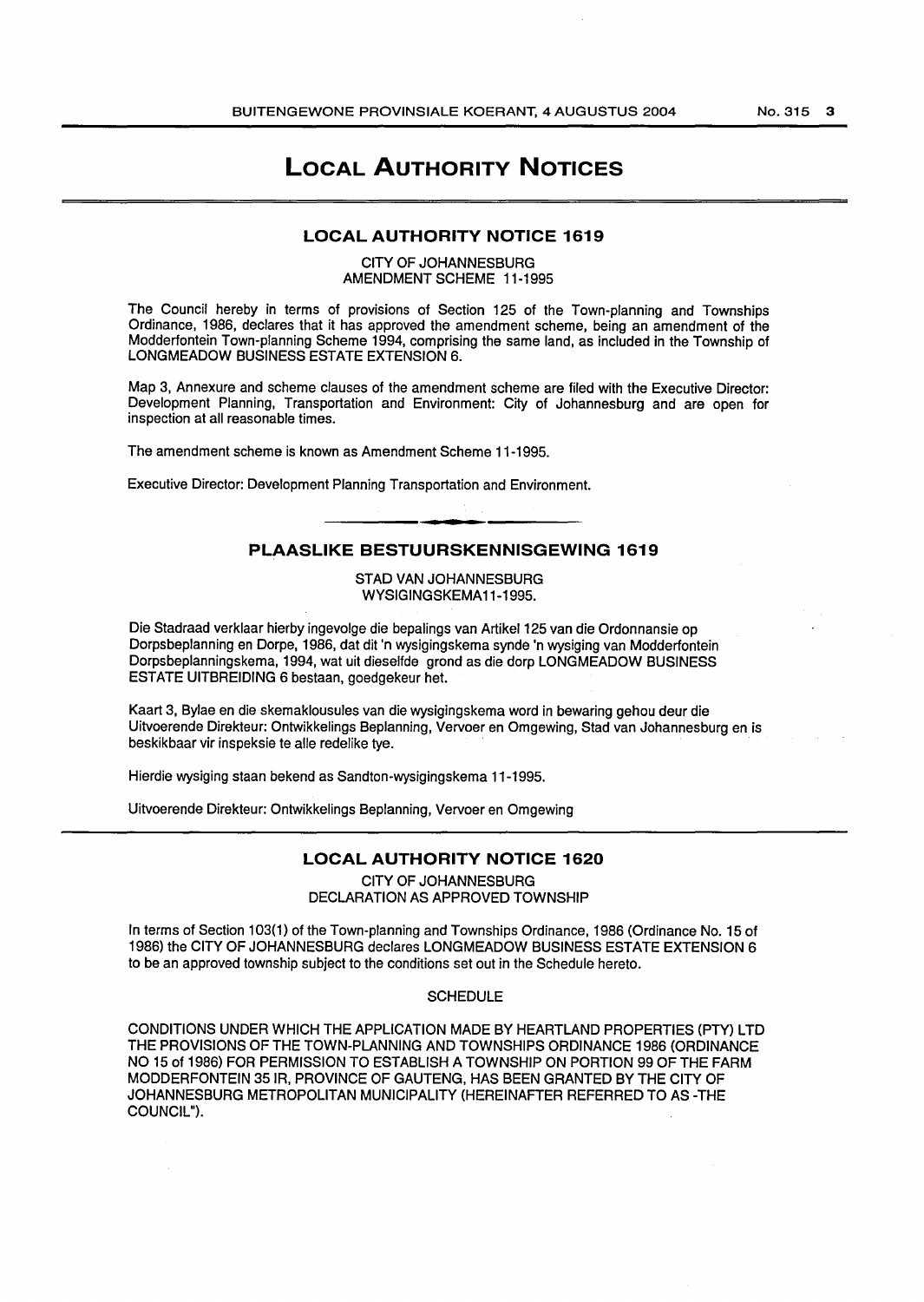#### 1. CONDITIONS OF ESTABLISHMENT

#### $(1)$ **NAME**

The name of the township shall be LONGMEADOW BUSINESS ESTATE EXTENSION 6.

### (2) DESIGN

The township shall consist of erven and streets as indicated on General Plan SG No.8393/2003

### (3) DISPOSAL OF EXISTING CONDITIONS OF TITLE

All erven shall be made subject to existing conditions and servitudes, if any, including the reservation of rights to minerals, but excluding

- (a) the following conditions which do not affect the township area:
	- 1. The former Remaining Extent of Portion 16 (a portion of portion 4) of the Farm Modderfontein 35, Registration Division l.R., the Province of Gauteng, indicated by the figure E F a6 a5 Fl F8 F7 F6 a7 a8 R STU V W X Y Z A' B' C' on Diagram S.G. No. A10831/1993 annexed to Certificate of Consolidated Title No T44613/2000 (a portion whereof is held hereunder) is subject to the following conditions:
	- 1.1 The Remaining Extent of said Portion 4 of the Farm Modderfontein 35, (a portion whereof is hereby transferred) is-.-

Entitled together with the owner of the remaining extent of the said Farm to a servitude of Right of Way for a Railway Line over:-

- 1.1.1 Portion of the Farm ZUURFONTEIN 33, held by Deed of Transfer No T1767/1890;
- 1.1.2 The remaining extent and portion of the Farm ZUURFONTEIN NO. 33, held by Deeds of Transfer Nos. 8232/1906 and 4441/1898; and
- 1.1.3 Portion of the Farm ZUURFONTEIN NO. 33, held by Deed of Transfer No 1767/1890, as will appear from Notarial Deeds Nos. 315 and 317/1911 S registered on the 15th day of December 1911.
- 1.2 By Notarial Deed K 529/1978S the right has been granted by the owner to Eskom in perpetuity.

To convey the Electricity over the property, the centre line of said electric power transmission servitude which shall traverse the aforesaid property along the line of route indicated by the line a9a10 on Diagram SG No. A10831/1993 annexed to certificate of Consolidated Title No T44613/2000.

#### (4) PROVISION AND INSTALLATION OF ENGINEERING SERVICES

The township owner shall provide engineering services in the township, subject to the approval of the Council and/or Eskom / City Power.

#### 2. CONDITIONS OF TITLE

The erven mentioned hereunder shall be subject to the conditions as indicated, imposed by the Council in terms of the provisions of the Town-Planning and Townships Ordinance, 1986.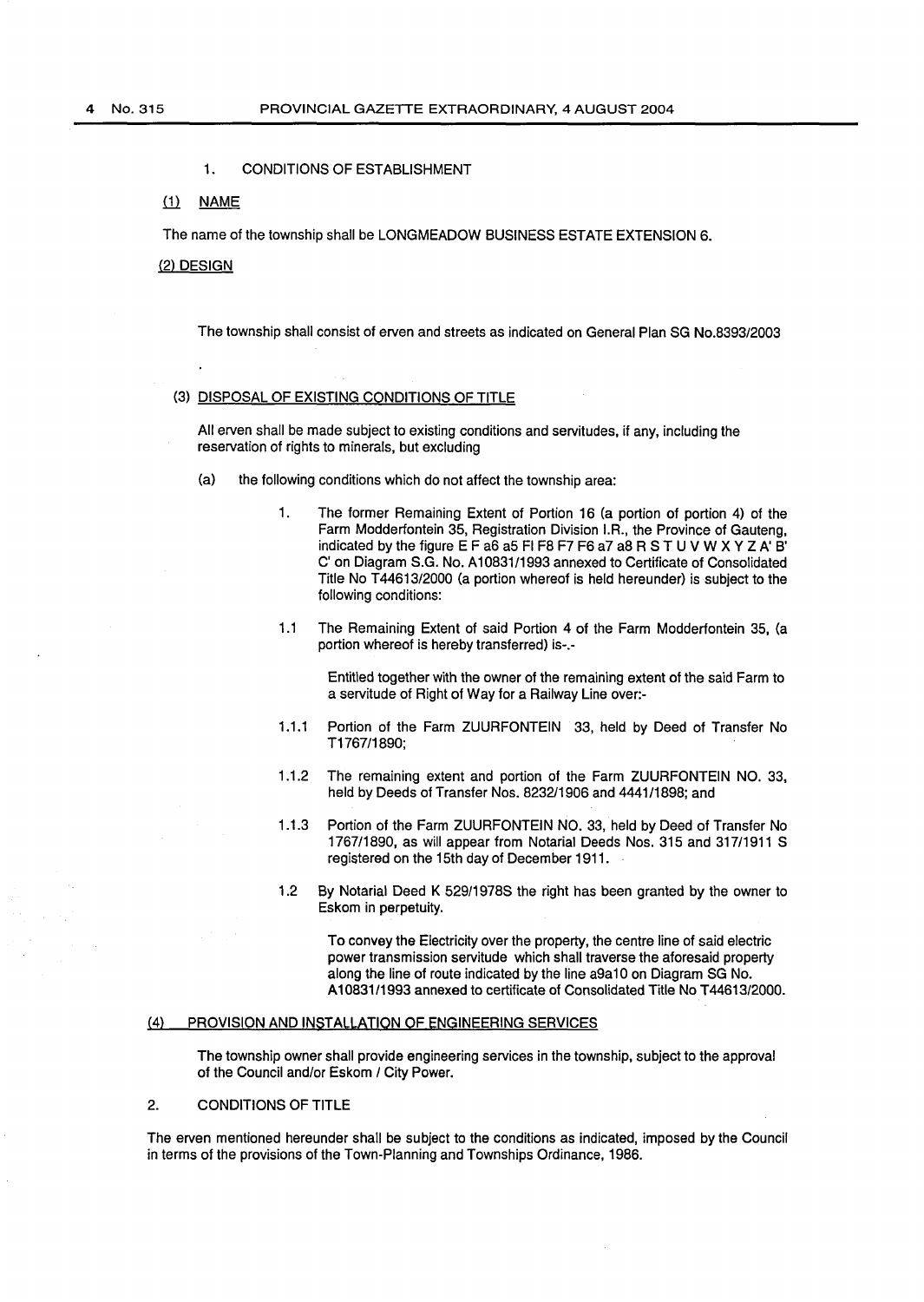#### (1) ALL ERVEN

- (a) The erf is subject to a servitude, 2m wide, in favour of the Council, for sewerage and other municipal purposes, along any two boundaries other than a street boundary and in the case of a panhandle erf, an additional servitude for municipal purposes 2m wide across the access portion of the erf, if and when required by the Council: Provided that the Council may dispense with any such servitude.
- (b) No building or other structure shall be erected within the aforesaid servitude area and no large rooted trees shall be planted within the area of such servitude or within 2m thereof.
- (c) The Council shall be entitled to deposit temporarily on the land adjoining the aforesaid servitude such material as may be excavated by it during the course of the construction, maintenance or removal of such sewerage mains and other works as it, in its discretion may deem necessary and shall further be entitled to reasonable access to the said land for the aforesaid purpose subject to any damage done during the process of the construction, maintenance or removal of such sewerage mains and other works being made good by the Council.
- (d) Except with the written consent of the Council, and subject to any conditions as ft may impose, neither the owner nor any person shall sink any wells or boreholes on the erf, or abstract any subterranean water therefrom.
- (2) ERF 80

The erf are subject to the servitude for municipal purposes as indicated on the General Plan.

Executive Director: Development Planning Transportation and Environment

### **PLAASLIKE BESTUURSKENNISGEWING 1620**

STAD VAN JOHANNESBURG VERKLARING TOT GOEDGEKEURDE DORP

lngevolge Artikel103(1) van die Ordonnansie op Dorpsbeplanning en Dorpe, 1986 (Ordonnansie No. 15 van 1986) verklaar die STAD VAN JOHANNESBURG hierby die dorp LONGMEADOW BUSINESS ESTATE UITBREIDING 6 tot 'n goedgekeurde dorp onderworpe aan die voorwaardes uiteengesit in die bygaande Bylae.

#### BYLAE

VOORWAARDES WAAROP DIE AANSOEK GEDOEN DEUR HEARTLAND PROPERTIES (PTY) LTD INGEVOLGE DIE BEPALINGS VAN DIE ORDONNANSIE OP DORPSBEPLANNING EN DORPE, 1986, OM TOESTEMMING OM 'N DORP TE STIG OP GEDEELTE 99 VAN DIE PLAAS MODDERFONEIN NO 351R, PROVINSIE GAUTENG, TOEGESTAAN IS.

1. STIGTINGSVOORWAARDES

#### (1) NAAM

Die dorp sal bekend staan as LONGMEADOW BUSINESS ESTATE UITBREIDING 6.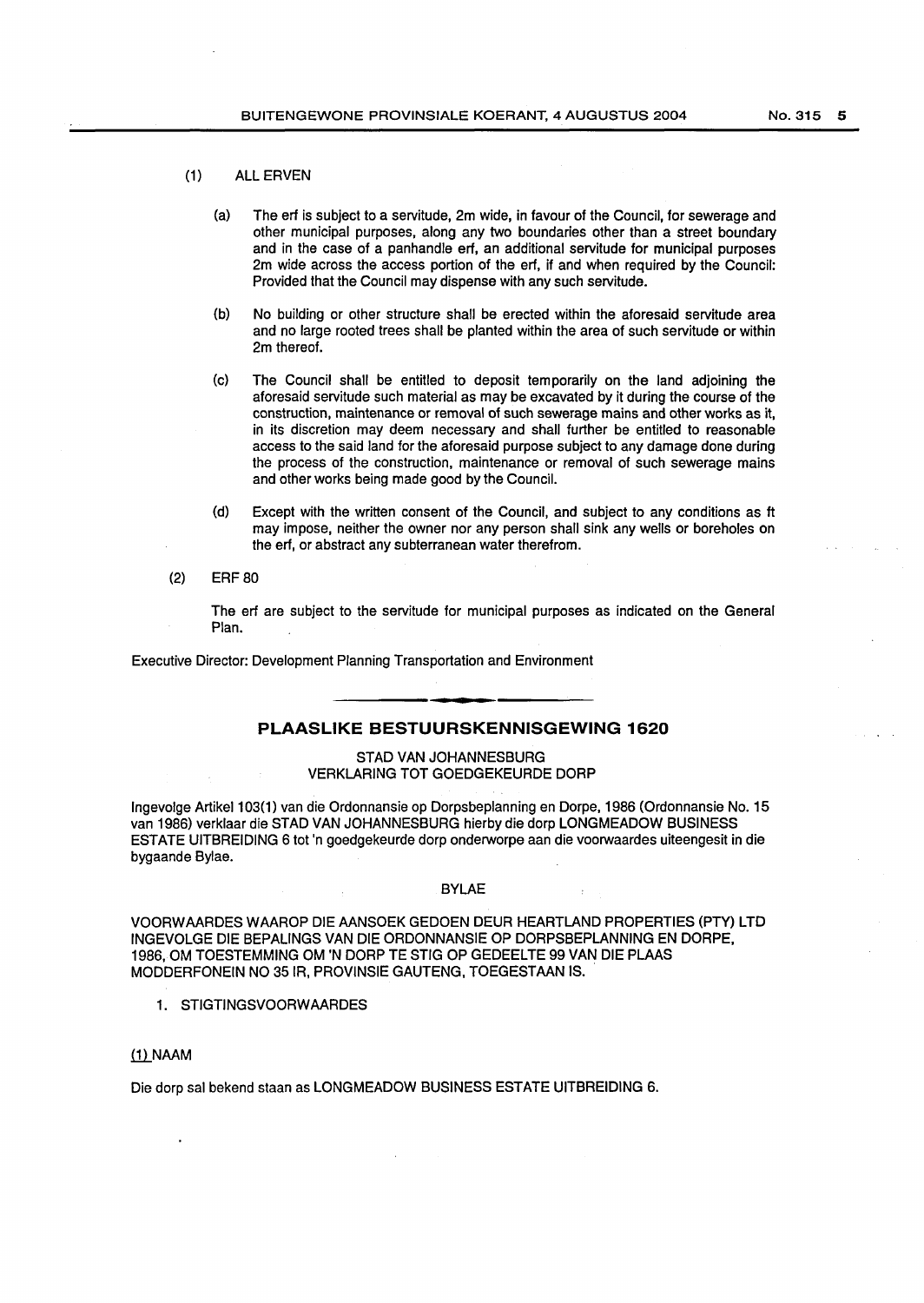#### (2) ONTWERP

Die dorp bestaan uft erwe en strate soos aangedui op Algemene Plan S.G. No.8393/2003

#### (3) BESKIKKING OOR BESTAANDE TITELVOORWAARDES

Aile erwe moet onderworpe gemaak word aan bestaande voorwaardes en serwitute, as daar is, met inbegrip van die voorbehoud van die regte op minerale, maar udgesonderd -

- (a) die volgende voorwaardes wat nie die dorp raak nie:
	- 1 . "The former Remaining Extent of Portion 16 (a portion of portion 4) of the Farm Modderfontein 35, Registration Division I.R., the Province of Gauteng, indicated by the figure E F a6 a5 Fl F8 F7 F6 a7 a8 R STU V W X Y Z A'B'C' on Diagram S.G. No A10831/1993 annexed to Certificate of Consolidated Title NoT 44613/2000 (a portion whereof is held hereunder) is subject to the following conditions
	- 1.1 The Remaining Extent of said Portion 4 of the Farm Modderfontein 35, (a portion whereof is hereby transferred) is:-

Entitled together with the owner of the remaining extent of the said Farm to a servitude of Right of Way for a Railway Line over:-

- 1.1.1 Portion of the Farm Zuurfontein 33, held by Deed of Transfer No.TI767/1890.
- 1.1.2 The remaining extent and portion of the Farm ZUURFONTEIN NO. 33, held by Deeds of Transfer Nos. 8232/1906 and 4441/1898; and
- 1.1.3. Portion of the Farm ZUURFONTEIN N0.33, held by Deed of Transfer No 1767/1890, as will appear from Notarial Deeds Nos. 315 and 317/1911 S registered on the 15<sup>th</sup> day of December 1911.
- 1.2 By Notarial Deed K529/1978 S the right has been granted by the owner to Eskom in perpetuity:

To convey the Electricity over the property, the centre line of said electric power transmission servitude which shall traverse the aforesaid property along the line of route indicated by the line a9a10 on Diagram SG No A10831/1993 annexed to certificate of Consolidated Title No T44613/2000."

#### (4) VOORSIENING EN INSTALLERING VAN DIENSTE

Die dorpseienaar moet die nodige reelings met die Raad tref vir die voorsiening en installering van water en sanitere dienste asook die konstruksie van strate en stormwaterdreinering in die dorp, tot bevrediging van die Raad.

#### 2. TITELVOORWAARDES

Die erwe hieronder genoem sal onderworpe wees aan die voorwaardes soos aangedui, opgele deur die Raad ingevolge die bepalings van die Ordonnansie op Dorpsbeplanning en Dorpe,1986.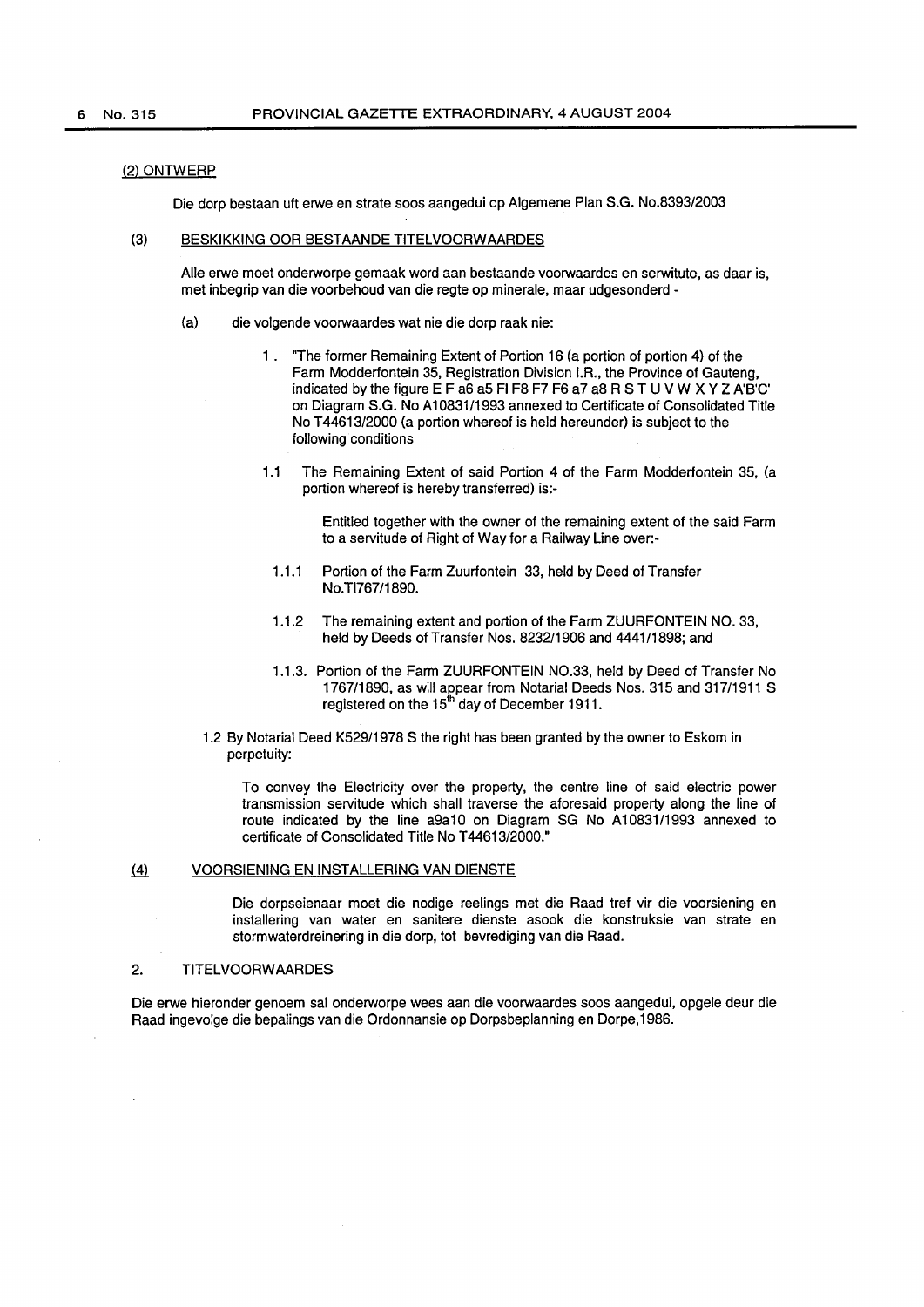- (1) ALLE ERWE
	- (a) Die erf is onderworpe aan'n serwituut van 2 meter breed vir riolerings- en ander munisipale doeleindes, ten gunste van die Raad langs enige twee grense, uitgesonderd 'n straatgrens en in die geval van 'n pypsteelerf, 'n addisionele serwituut vir munisipale doeleindes 2 meter breed oor die toegangsgedeelte van die erf, indien en wanneer verlang deur die Raad: Met dien verstande dat die Raad van enige sodanige serwituut mag afsien.
	- (b) Geen geboue of ander struktuur mag binne die voornoemde serwituutgebied opgerig word nie en geen grootwortelbome mag binne die gebied van sodanige serwituut of binne 'n afstand van 2 meter daarvan geplant word nie.
	- (c) Die Raad is geregtig om enige materiaal wat deur horn uitgegrawe word tydens die aanleg, onderhoud of verwydering van sodanige rioolhoofpypleidings en ander werke wat hy volgens goeddunke noodsaaklik ag, tydelik te plaas op die grond wat aan die voomoemde serwituut grens en is voorts geregtig tot redelike toegang tot genoemde grond vir die vootnoemde doel, onderworpe daaraan dat die Raad enige skade vergoed wat gedurende die aanleg onderhoud of verwydering van sodanige rioolhoofpypleidings en ander werke veroorsaak word.
- (d) Buiten met die skriftelike toestemming van die Raad en onderheuwig aan enige voorwaardes wat opgele word mag die eienaar of enige ander persoon nie enige putte of boorgate op die eiendom sink nie of so 'n persoon enige ondergrondse water daaruit onttrek nie.
- (2) ERF 80

Die erwe is onderworpe aan die serwituut vir munisipale dienste soos aangedui op die Algemene Plan.

Uitvoerende Direkteur: Ontwikkelings Beplanning, Vervoer en Omgewing.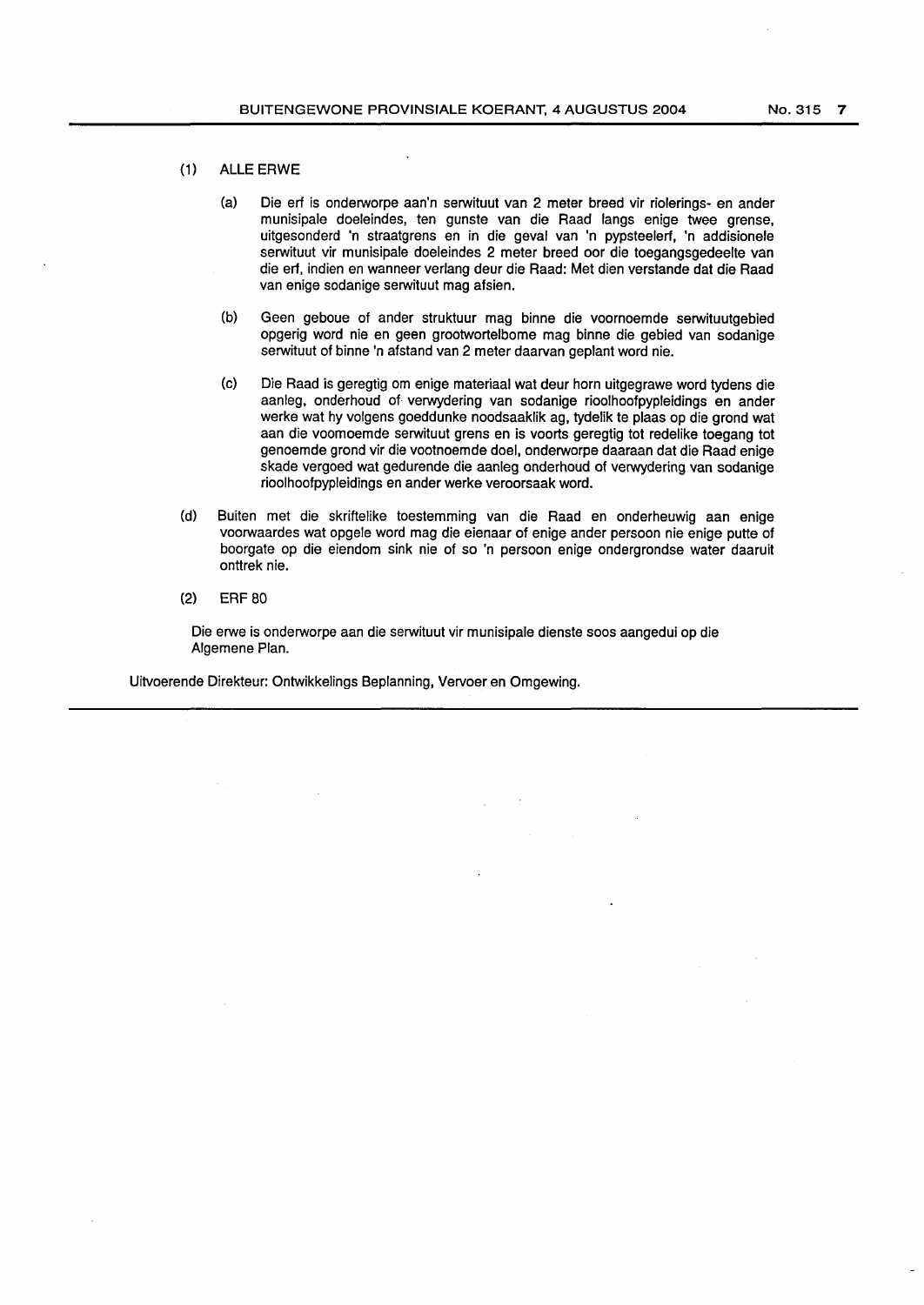المحادين

### **LOCAL AUTHORITY NOTICE 1621**

CITY OF JOHANNESBURG AMENDMENT SCHEME 11-1994

The Council hereby in terms of provisions of Section 125 of the Town-planning and Townships Ordinance, 1986, declares that it has approved the amendment scheme, being an amendment of the Modderfontein Town-planning Scheme 1994, comprising the same land, as included in the Township of LONGMEADOW BUSINESS ESTATE EXTENSION 5.

Map 3, Annexure and scheme clauses of the amendment scheme are filed with the Executive Director: Development Planning, Transportation and Environment: City of Johannesburg and are open for inspection at all reasonable times.

The amendment scheme is known as Amendment Scheme 11-1994.

Executive Director: Development Planning Transportation and Environment.

### **PLAASLIKE BESTUURSKENNISGEWING 1621**

STAD VAN JOHANNESBURG WYSIGINGSKEMA11-1994.

Die Stadraad verklaar hierby ingevolge die bepalings van Artikel 125 van die Ordonnansie op Dorpsbeplanning en Dorpe, 1986, dat dit 'n wysigingskema synde 'n wysiging van Modderfontein Dorpsbeplanningskema, 1994, wat uit dieselfde grand as die dorp LONGMEADOW BUSINESS ESTATE UITBREIDING 5 bestaan, goedgekeur het.

Kaart 3, Bylae en die skemaklousules van die wysigingskema word in bewaring gehou deur die Uitvoerende Direkteur: Ontwikkelings Beplanning, Vervoer en Omgewing, Stad van Johannesburg en is beskikbaar vir inspeksie te aile redelike tye.

Hierdie wysiging staan bekend as Sandton-wysigingskema 11-1994.

Uitvoerende Direkteur: Ontwikkelings Beplanning, Vervoer en Omgewing

### **LOCAL AUTHORITY NOTICE 1622**

DECLARATION AS APPROVED TOWNSHIP

In terms of Section 103(1) of the Town-planning and Townships Ordinance, 1986 (Ordinance No. 15 of 1986) the CITY OF JOHANNESBURG declares LONGMEADOW BUSINESS ESTATE EXTENSION 5 to be an approved township subject to the conditions set out in the Schedule hereto.

#### **SCHEDULE**

CONDITIONS UNDER WHICH THE APPLICATION MADE BY HEARTLAND PROPERTIES (PTY) LTD THE PROVISIONS OF THE TOWN-PLANNING AND TOWNSHIPS ORDINANCE 1986 (ORDINANCE NO 15 of 1986) FOR PERMISSION TO ESTABLISH A TOWNSHIP ON PORTION 101 OF THE FARM MODDERFONTEIN 35 IR, PROVINCE OF GAUTENG, HAS BEEN GRANTED BY THE CITY OF JOHANNESBURG METROPOLITAN MUNICIPALITY (HEREINAFTER REFERRED TO AS -THE COUNCIL").

- 1. CONDITIONS OF ESTABLISHMENT
- $(1)$ **NAME**

The name of the township shall be LONGMEADOW BUSINESS ESTATE EXTENSION 5.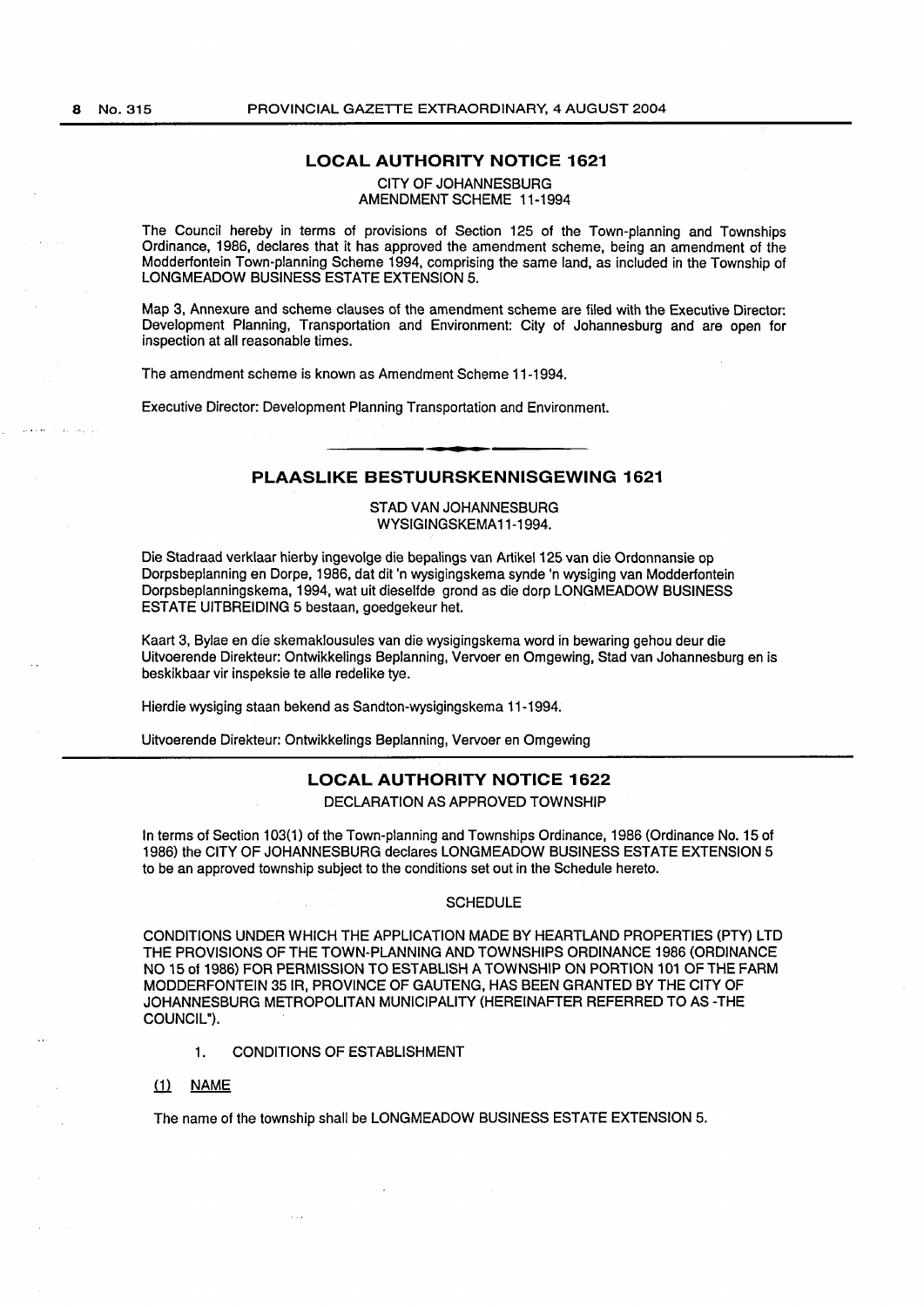#### (2) DESIGN

The township shall consist of erven and streets as indicated on General Plan SG No.8561/2003

### (3) DISPOSAL OF EXISTING CONDITIONS OF TITLE

All erven shall be made subject to existing conditions and servitudes, if any, including the reservation of rights to minerals, but excluding

- (a) the following conditions which do not affect the township area:
	- 1. The former Remaining Extent of Portion 16 (a portion of portion 4) of the Farm Modderfontein 35, Registration Division I.A., the Province of Gauteng, indicated by the figure E F a6 a5 Fl F8 F7 F6 a7 a8 R STU V W X Y Z A' B' C' on Diagram S.G. No. A10831/1993 annexed to Certificate of Consolidated Title No T 44613/2000 (a portion whereof is held hereunder) is subject to the following conditions:
	- 1.1 The Remaining Extent of said Portion 4 of the Farm Modderfontein 35, (a portion whereof is hereby transferred) is-.-

Entitled together with the owner of the remaining extent of the said Farm to a servitude of Right of Way for a Railway Line over:-

- 1.1.1 Portion of the Farm ZUURFONTEIN 33, held by Deed of Transfer No T1767!1890;
- 1.1.2 The remaining extent and portion of the Farm ZUURFONTEIN NO. 33, held by Deeds of Transfer Nos. 8232/1906 and 4441/1898; and
- 1.1.3 Portion of the Farm ZUURFONTEIN NO. 33, held by Deed of Transfer No 1767/1890, as will appear from Notarial Deeds Nos. 315 and 317/1911 S registered on the 15th day of December 1911.
- 1.2 By Notarial Deed K 529/1978S the right has been granted by the owner to Eskom in perpetuity.

To convey the Electricity over the property, the centre line of said electric power transmission servitude which shall traverse the aforesaid property along the line of route indicated by the line a9a10 on Diagram SG No. A10831/1993 annexed to certificate of Consolidated Title No T44613/2000.

 $\setminus$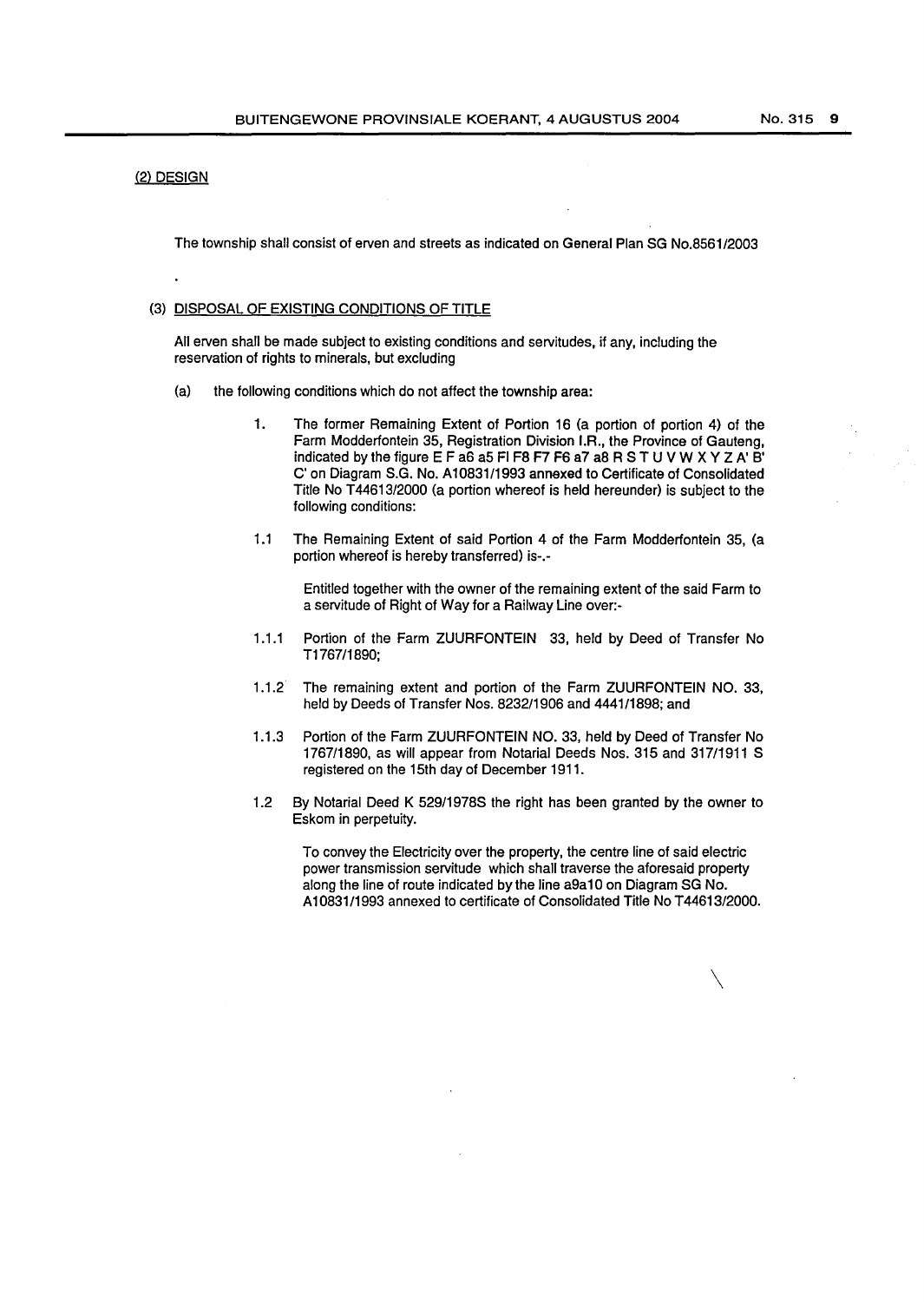#### (4) PROVISION AND INSTALLATION OF ENGINEERING SERVICES

The township owner shall provide engineering services in the township, subject to the approval of the Council and/or Eskom / City Power.

#### 2. CONDITIONS OF TITLE

The erven mentioned hereunder shall be subject to the conditions as indicated, imposed by the Council in terms of the provisions of the Town-Planning and Townships Ordinance, 1986.

### (1) ALL ERVEN

- (a) The erf is subject to a servitude, 2m wide, in favour of the Council, for sewerage and other municipal purposes, along any two boundaries other than a street boundary and in the case of a panhandle erf, an additional servitude for municipal purposes 2m wide across the access portion of the erf, if and when required by the Council: Provided that the Council may dispense with any such servitude.
- (b) No building or other structure shall be erected within the aforesaid servitude area and no large rooted trees shall be planted within the area of such servitude or within 2m thereof.
- (c) The Council shall be entitled to deposit temporarily on the land adjoining the aforesaid servitude such material as may be excavated by it during the course of the construction, maintenance or removal of such sewerage mains and other works as it, in its discretion may deem necessary and shall further be entitled to reasonable access to the said land for the aforesaid purpose subject to any damage done during the process of the construction, maintenance or removal of such sewerage mains and other works being made good by the Council.
- (d) Except with the written consent of the Council, and subject to any conditions as ft may impose, neither the owner nor any person shall sink any wells or boreholes on the erf, or abstract any subterranean water therefrom.
- (2) ERVEN 86 AND 87

The erven are subject to the servitude for municipal purposes as indicated on the General Plan.

(3) ERVEN 89, 90, 93 AND 94.

The erven are subject to a right of way servitude as indicated on the General Plan.

(4) ERVEN 91 AND 92

The erven are subject to a servitude for municipal purposes as indicated on the general Plan.

Executive Director: Development Planning Transportation and Environment

### **PLAASLIKE BESTUURSKENNISGEWING 1622**

STAD VAN JOHANNESBURG VERKLARING TOT GOEDGEKEURDE DORP

lngevolge Artikel1 03(1) van die Ordonnansie op Dorpsbeplanning en Dorpe, 1986 (Ordonnansie No. 15 van 1986) verklaar die STAD VAN JOHANNESBURG hierby die dorp LONGMEADOW BUSINESS ESTATE UITBREIDING 5 tot 'n goedgekeurde dorp onderworpe aan die voorwaardes uiteengesit in die bygaande Bylae.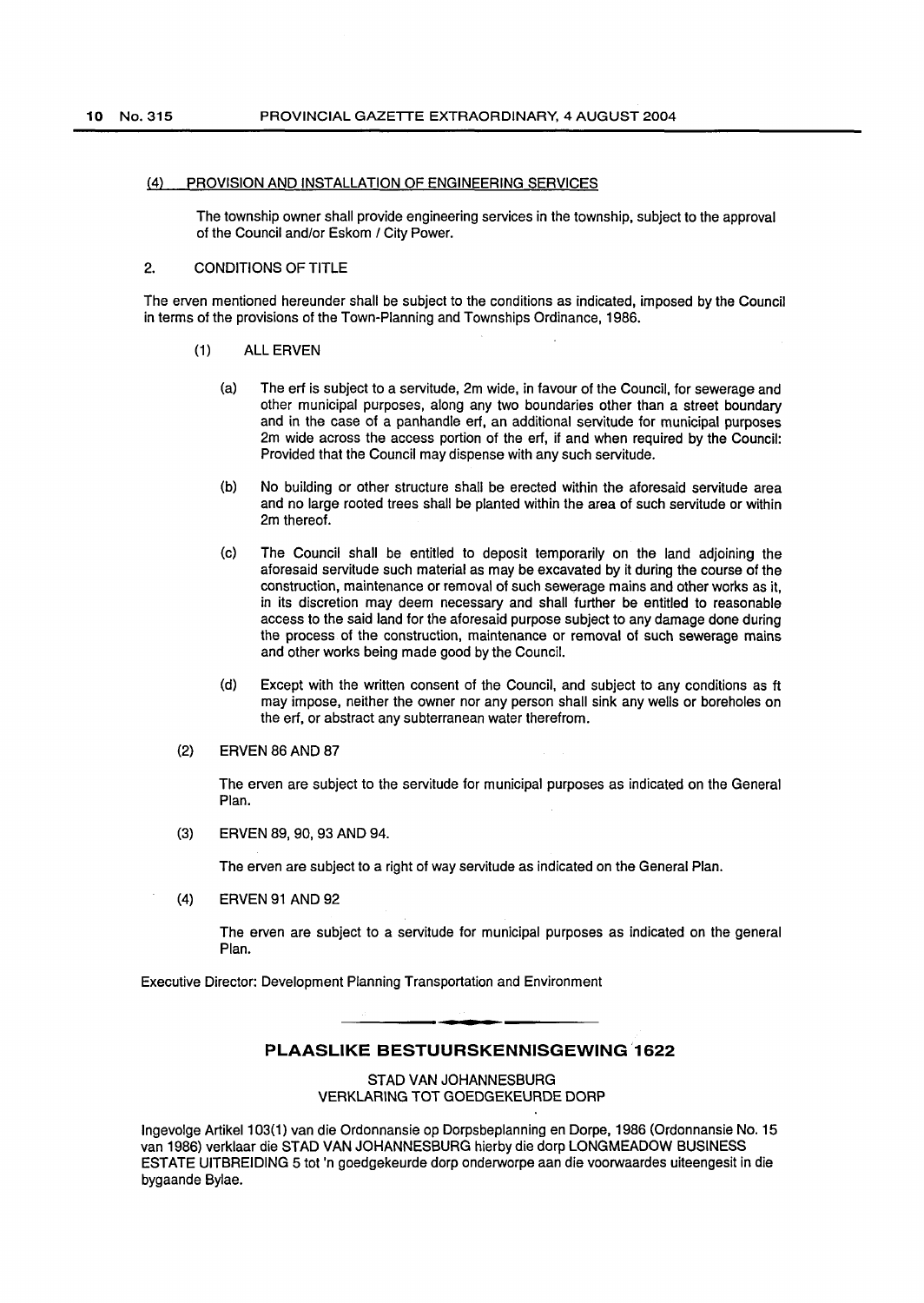### BYLAE

VOORW AARDES W AAROP DIE AANSOEK GEDOEN DEUR HEARTLAND PROPERTIES (PTY) LTD INGEVOLGE DIE BEPALINGS VAN DIE ORDONNANSIE OP DORPSBEPLANNING EN DORPE, 1986, OM TOESTEMMING OM 'N DORP TE STIG OP GEDEELTE 101 VAN DIE PLAAS MODDERFONEIN NO 351R, PROVINSIE GAUTENG, TOEGESTAAN IS.

1. STIGTINGSVOORWAARDES

#### (1) NAAM

Die dorp sal bekend staan as LONGMEADOW BUSINESS ESTATE UITBREIDING 5.

#### (2) ONTWERP

Die dorp bestaan uft erwe en strate soos aangedui op Algemene Plan S.G. No. 8561/2003

### (3) BESKIKKING OOR BESTAANDE TITELVOORWAARDES

Aile erwe moet onderworpe gemaak word aan bestaande voorwaardes en serwitute, as daar is, met inbegrip van die voorbehoud van die regte op minerale, maar udgesonderd -

- (a) die volgende voorwaardes wat nie die dorp raak nie:
	- 1 . "The former Remaining Extent of Portion 16 (a portion of portion 4) of the Farm Modderfontein 35, Registration Division I.R., the Province of Gauteng, indicated by the figure E F a6 a5 Fl F8 F7 F6 a7 a8 R STU V W X Y Z A'B'C' on Diagram S.G. No A10831/1993 annexed to Certificate of Consolidated Title NoT 44613/2000 (a portion whereof is held hereunder) is subject to the following conditions
	- 1.1 The Remaining Extent of said Portion 4 of the Farm Modderfontein 35, (a portion whereof is hereby transferred) is:-

Entitled together with the owner of the remaining extent of the said Farm to a servitude of Right of Way for a Railway Line over:-

- 1.1.1 Portion of the Farm Zuurfontein 33, held by Deed of Transfer No.TI767/1890.
- 1.1.2 The remaining extent and portion of the Farm ZUURFONTEIN NO. 33, held by Deeds of Transfer Nos. 8232/1906 and 4441/1898; and
- 1.1.3. Portion of the Farm ZUURFONTEIN N0.33, held by Deed of Transfer No 1767/1890, as will appear from Notarial Deeds Nos. 315 and 317/1911 S registered on the 15<sup>th</sup> day of December 1911.
- 1.2 By Notarial Deed K529/1978 S the right has been granted by the owner to Eskom in perpetuity:

To convey the Electricity over the property, the centre line of said electric power transmission servitude which shall traverse the aforesaid property along the line of route indicated by the line a9a10 on Diagram SG No A10831/1993 annexed to certificate of Consolidated Title No T44613/2000."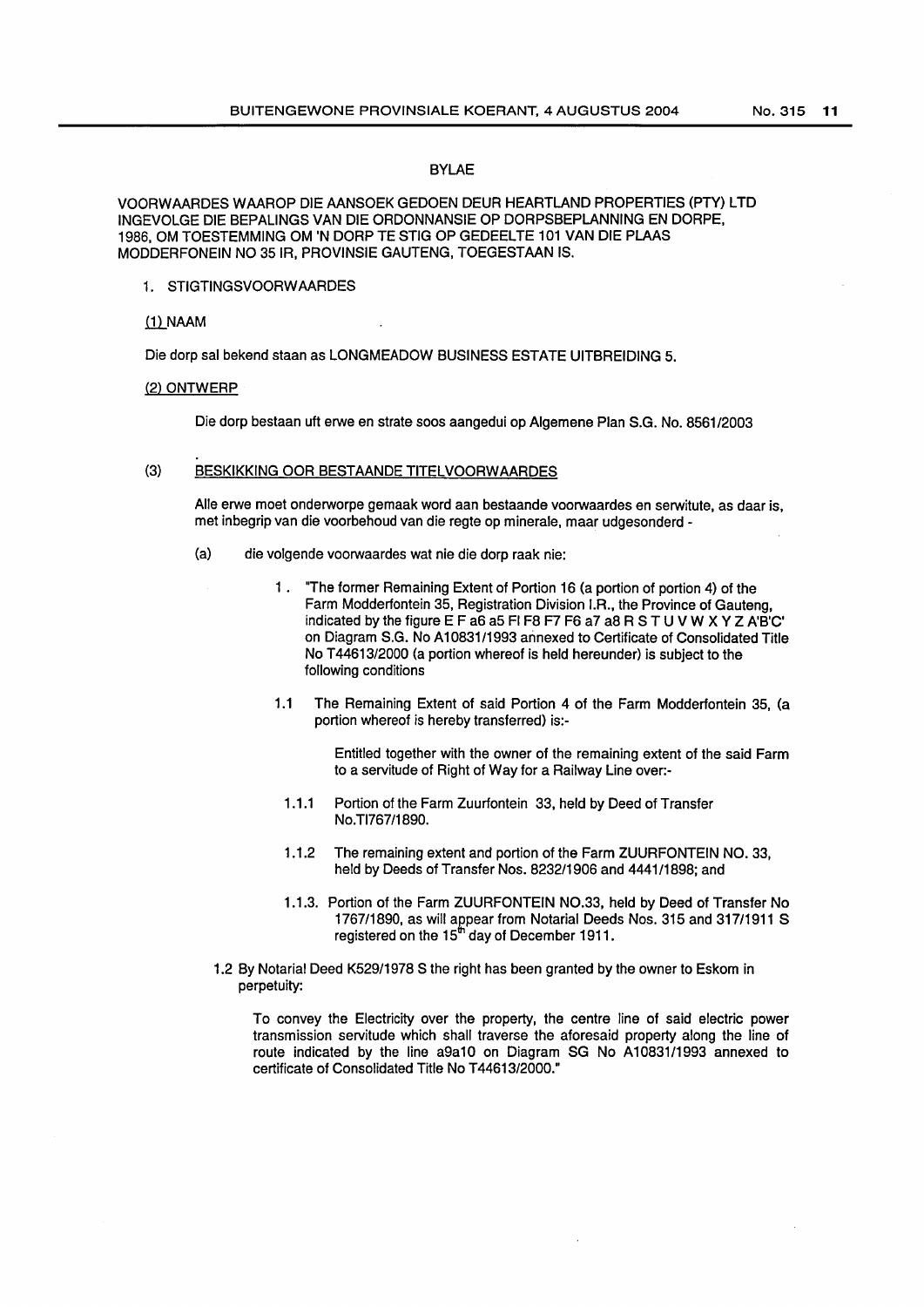•

#### (4) VOORSIENING EN INSTALLERING VAN DIENSTE

Die dorpseienaar moet die nodige reelings met die Raad tref vir die voorsiening en installering van water en sanitere dienste asook die konstruksie van strate en stormwaterdreinering in die dorp, tot bevrediging van die Raad.

### 2. TITELVOORW AARDES

Die erwe hieronder genoem sal onderworpe wees aan die voorwaardes soos aangedui, opgele deur die Raad ingevolge die bepalings van die Ordonnansie op Dorpsbeplanning en Dorpe, 1986.

- (1) ALLE ERWE
	- (a) Die erf is onderworpe aan'n serwituut van 2 meter breed vir riolerings- en ander munisipale doeleindes, ten gunste van die Raad langs enige twee grense, uitgesonderd 'n straatgrens en in die geval van 'n pypsteelerf, 'n addisionele serwituut vir munisipale doeleindes 2 meter breed oor die toegangsgedeelte van die erf, indien en wanneer verlang deur die Raad: Met dien verstande dat die Raad van enige sodanige serwituut mag afsien.
	- (b) Geen geboue of ander struktuur mag binne die voornoemde serwituutgebied opgerig word nie en geen grootwortelbome mag binne die gebied van sodanige serwituut of binne 'n afstand van 2 meter daarvan geplant word nie.
	- (c) Die Raad is geregtig om enige materiaal wat deur horn uitgegrawe word tydens die aanleg, onderhoud of verwydering van sodanige rioolhoofpypleidings en ander werke wat hy volgens goeddunke noodsaaklik ag, tydelik te plaas op die grond wat aan die voomoemde serwituut grens en is voorts geregtig tot redelike toegang tot genoemde grond vir die vootnoemde doel, onderworpe daaraan dat die Raad enige skade vergoed wat gedurende die aanleg onderhoud of verwydering van sodanige rioolhoofpypleidings en ander werke veroorsaak word.
- (d) Buiten met die skriftelike toestemming van die Raad en onderheuwig aan enige voorwaardes wat opgele word mag die eienaar of enige ander persoon nie enige putte of boorgate op die eiendom sink nie of so 'n persoon enige ondergrondse water daaruit onttrek nie.
- (2) ERWE 86 EN 87.

Die erwe is onderworpe aan die serwituut vir munisipale dienste soos aangedui op die Algemene Plan.

(3) ERWE 89, 90, 93 EN 94.

Die erwe is onderworpe aan 'n reg van weg serwituut soos aangedui op die Algemene Plan.

(4) ERWE 91 EN 92.

Die erwe is onderworpe aan 'n serwituut vir munisipale dienste soos aangedui op die Algemene Plan.

Uitvoerende Direkteur: Ontwikkelings Beplanning, Vervoer en Omgewing.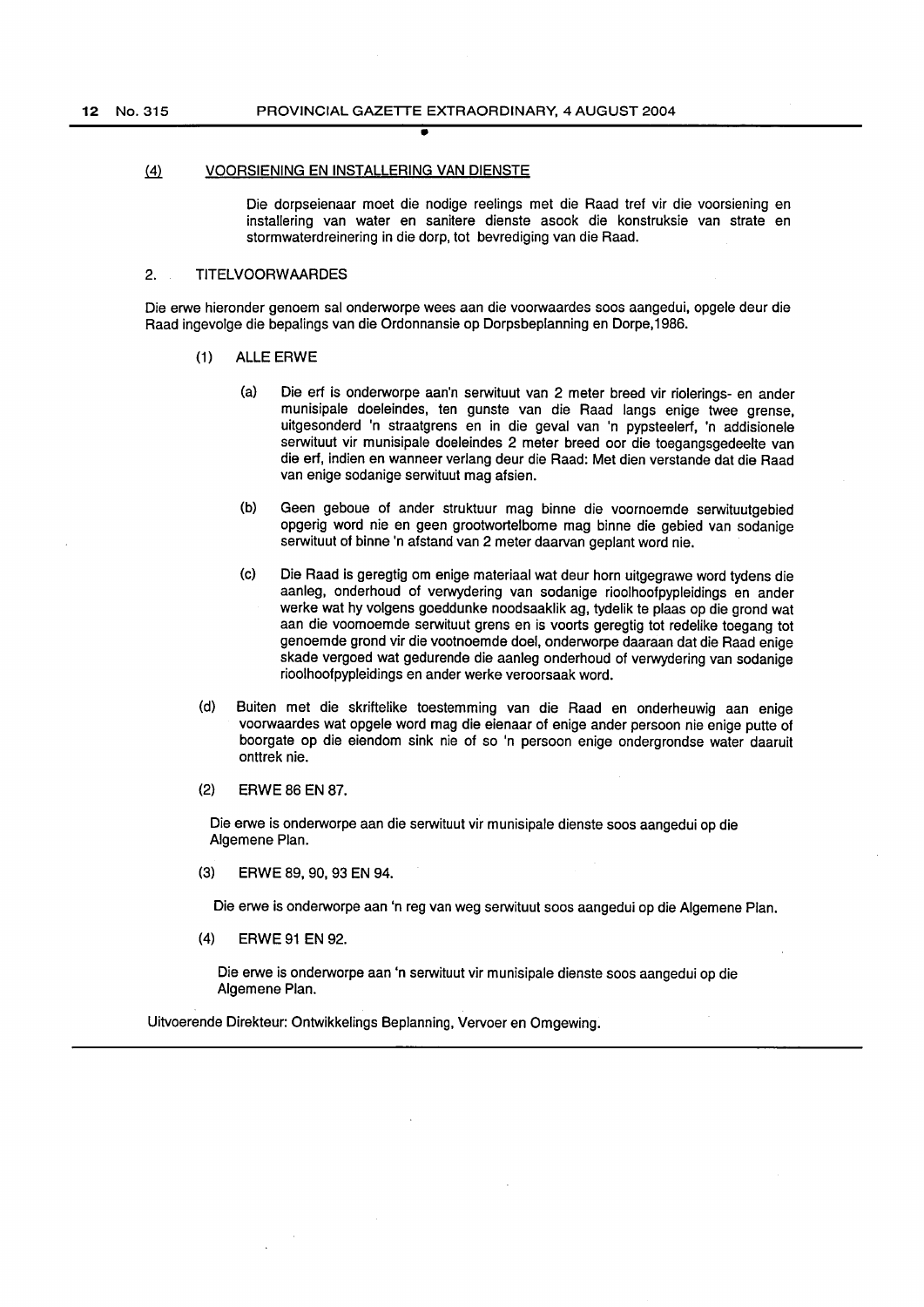### **LOCAL AUTHORITY NOTICE 1623**

CITY OF JOHANNESBURG

AMENDMENT SCHEME 11-1993

The Council hereby in terms of provisions of Section 125 of the Town-planning and Townships Ordinance, 1 986, declares that it has approved the amendment scheme, being an ainendtnent of the Moddertontein Town-planning Scheme 1994, comprising the sarne land, as included in the Township of LONGMEADOW BUSINESS ESTATE EXTENSION 4.

Map 3, Annexure and scheme clauses of the amendment scheme are filed with the Executive Director: Development Planning, Transportation and Environment: City of Johannesburg and are open for inspection at all reasonable times.

The amendment scheme is known as Amendment Scheme 11-1993.

Executive Director: Development Planning Transportation and Environment.

## **PLAASLIKE BESTUURSKENNISGEWING 1623**

STAD VAN JOHANNESBURG WYSIGINGSKEMA11-1993.

Die Stadraad verklaar hierby ingevolge die bepalings van artikel 125 van die Ordonnansie op Dorpsbeplanning en Dorpe, 1986, dat dk'n wysigingskema synde'n wysiging van Modderfontein Dorpsbeplanningskema, 1994, wat uk dieseifde grond as die dorp LONGMEADOW BUSINESS ESTATE UITBREIDING 4 bestaan, goedgekeur het.

Kaart 3, Bylae en die skemakiousules van die wysigskema word in bewaring gehou deur Uitvoerende Direkteur: Ontwikkelings Beplanning, Vervoer en Omgewing, Stad van Johannesburg en is beskikbaar vir inspeksie te alle redelike tye.

Hierdie wysiging staan bekend as Sandton-wysigingskema 11-1993.

Uitvoerende Direkteur: Ontwikkelings Beplanning, Vervoer en Omgewing

### **LOCAL AUTHORITY NOTICE 1624**

CITY OF JOHANNESBURG DECLARATION AS APPROVED TOWNSHIP

In terms of section 103(1) of the Town-planning and Townships Ordinance, 1986 (Ordinance No. 15 of 1986) the CITY OF JOHANNESBURG declares LONGMEADOW BUSINESS ESTATE EXTENSION 4 to be an approved township subject to the conditions set out in the Schedule hereto.

#### **SCHEDULE**

CONDITIONS UNDER WHICH THE APPLICATION MADE BY HEARTLAND PROPERTIES (PTY) LTD THE PROVISIONS OF THE TOWN-PLANNING AND TOWNSHIPS ORDINANCE 1986 (ORDINANCE NO 15 of 1986) FOR PERMISSION TO ESTABLISH A TOWNSHIP ON PORTION 100 OF THE FARM MODDERFONTEIN 35 IR, PROVINCE OF GAUTENG, HAS BEEN GRANTED BY THE CITY OF JOHANNESBURG METROPOLITAN MUNICIPALITY (HEREINAFTER REFERRED TO AS -THE COUNCIL").

- 1. CONDITIONS OF ESTABLISHMENT
- (1) NAME

The name of the township shall be LONGMEADOW BUSINESS ESTATE EXTENSION 4.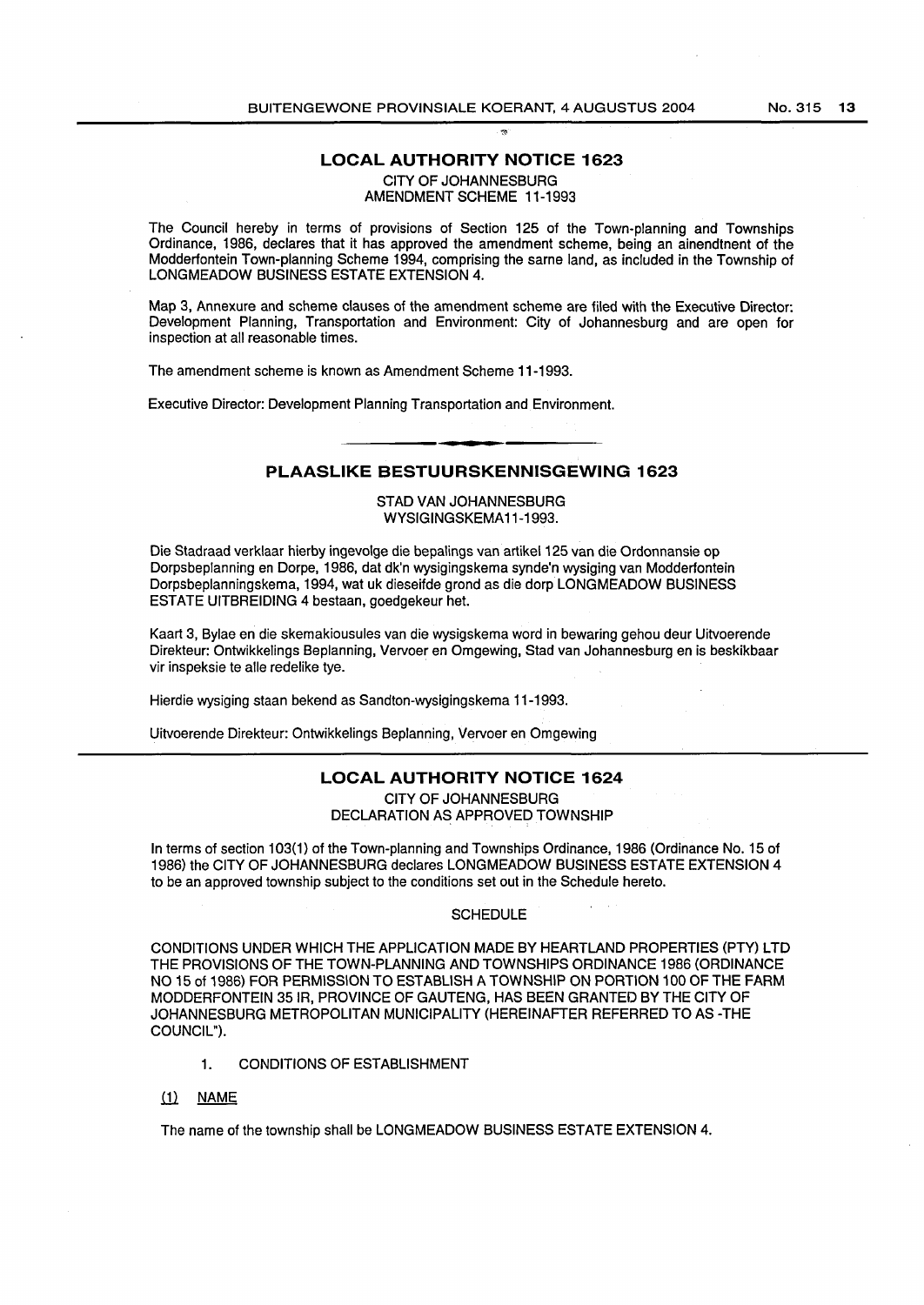### {2) DESIGN

The township shall consist of erven and streets as indicated on General Plan SG No.8392/2003

### {3) DISPOSAL OF EXISTING CONDITIONS OF TITLE

All erven shall be made subject to existing conditions and servitudes, if any, including the reservation of rights to minerals, but excluding

- (a) the following conditions which do not affect the township area:
	- 1. The former Remaining Extent of Portion 16 {a portion of portion 4) of the Farm Modderfontein 35, Registration Division I.R., the Province of Gauteng, indicated by the figure E F a6 a5 Fl F8 F7 F6 a7 a8 R STU V W X Y Z A' B' C' on Diagram S.G. No A10831/1993 annexed to Certificate of Consolidated Title No T 44613/2000 {a portion whereof is held hereunder) is subject to the following conditions:
	- 1.1 The Remaining Extent of said Portion 4 of the farm Modderfontein 35, (a portion whereof is hereby transferred) is-.-

Entitled together with the owner· of the remaining extent of the said Farm to a servitude of Right of Way for a Railway Line over:-

- 1.1.1 Portion of the farm ZUURFONTEIN 33, held by Deed of Transfer No T1767/1890;
- 1.1.2 The remaining extent and portion of the Farm ZUURFONTEIN NO. 33, held by Deeds of Transfer Nos. 8232/1906 and 4441/1898; and
- 1.1.3 Portion of the farm ZUURFONTEIN No. 33, held by Deed of Transfer No 1767/1890, as will appear from Notarial Deeds Nos. 315 and 317/1911 S registered on the 15th day of December 1911.
- 1.2 By Notarial Deed K 529/19788 the right has been granted by the owner to Eskom in perpetuity.

To convey the Electricity over the property, the centre line of said electric power transmission servitude which shall traverse the aforesaid property along the line of route indicated by the line a9a10 on Diagram SG No A I 0831/1993 annexed to certificate of Consolidated Title No T44613/2000.

#### {4) PROVISION AND INSTALLATION OF ENGINEERING SERVICES

The township owner shall provide engineering services in the township, subject to the approval of the Council and/or Eskom / City Power.

### 2. CONDRTIONS OF TITLE

The erven mentioned hereunder shall be subject to the conditions as indicated, imposed by the Council in terms of the provisions of the Town-Planning and Townships Ordinance, 1986.

- {1) ALL ERVEN
	- {a) The erf is subject to a servitude, 2m wide, in favour of the Council, for sewerage and other municipal purposes, along any two boundaries other than a street boundary and in the case of a panhandle erf, an additional servitude for municipal purposes 2m wide across the access portion of the erf, if and when required by the Council: Provided that the Council may dispense with any such servitude.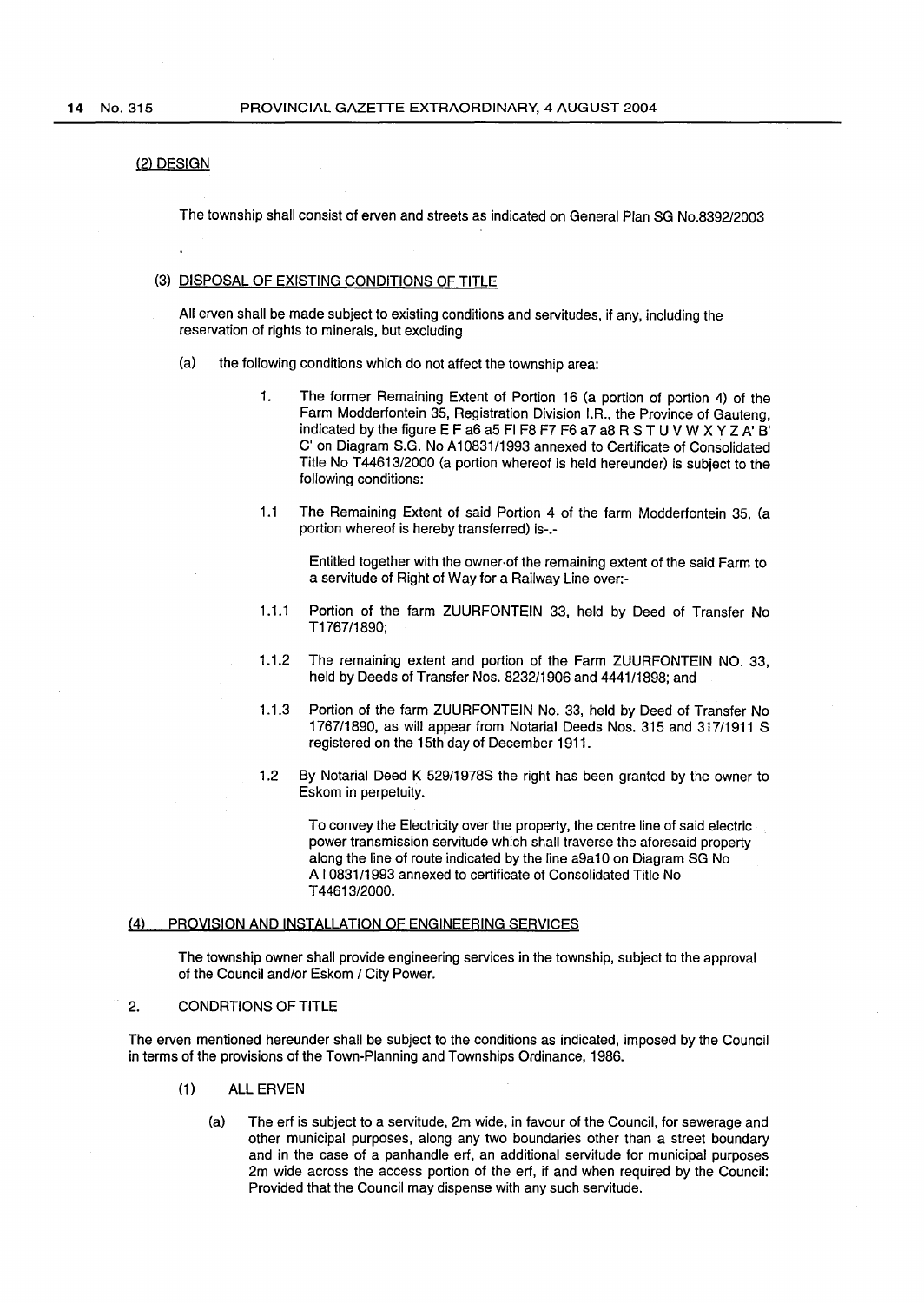- (b) No building or other structure shall be erected within the aforesaid servitude area and no large rooted trees shall be planted within the area of such servitude or within 2m thereof.
- (c) The Council shall be entitled to deposit temporarily on the land adjoining the aforesaid servitude such material as may be excavated by it during the course of the construction, maintenance or removal of such sewerage mains and other works as it, in its discretion may deem necessary and shall further be entitled to reasonable access to the said land for the aforesaid purpose subject to any damage done during the process of the construction, maintenance or removal of such sewerage mains and other works being made good by the Council.
- (d) Except with the written consent of the Council, and subject to any conditions as ft may impose, neither the owner nor any person shall sink any wells or boreholes on the erf, or abstract any subterranean water therefrom.
- (2) ERVEN 76 AND 77

The erven are subject to the servitude for municipal purposes as indicated on the General Plan.

Executive Director: Development Planning Transportation and Environment

### **PLAASLIKE BESTUURSKENNISGEWING 1624**

#### STAD VAN JOHANNESBURG VERKLARING TOT GOEDGEKEURDE DORP

lngevolge Artikel103(1) van die Ordonnansie op Dorpsbeplanning en Dorpe, 1986 (Ordonnansie No. 15 van 1986) verklaar die STAD VAN JOHANNESBURG hierby die dorp LONGMEADOW BUSINESS ESTATE UITBREIDING 4 tot 'n goedgekeurde dorp onderworpe aan die voorwaardes uiteengesit in die bygaande Bylae.

#### BYLAE

VOORWAARDES WAAROP DIE AANSOEK GEDOEN DEUR HEARTLAND PROPERTIES (PTY) LTD INGEVOLGE DIE BEPALINGS VAN DIE ORDONNANSIE OP DORPSBEPLANNING EN DORPE, 1986, OM TOESTEMMING OM 'N DORP TE STIG OP GEDEELTE 100 VAN DIE PLAAS MODDERFONEIN NO 351R, PROVINSIE GAUTENG, TOEGESTAAN IS.

1. STIGTINGSVOORW AARDES

### (1) NAAM

Die dorp sal bekend staan as LONGMEADOW BUSINESS ESTATE UITBREIDING 4.

#### (2) ONTWERP

Die dorp bestaan uft erwe en strate soos aangedui op Algemene Plan S.G. No.8392/2003

#### (3) BESKIKKING OOR BESTAANDE TITELVOORWAARDES

Aile erwe moet onderworpe gemaak word aan bestaande voorwaardes en serwitute, as daar is, met inbegrip van die voorbehoud van die regte op minerale, maar udgesonderd -

(a) die volgende voorwaardes wat nie die dorp raak nie: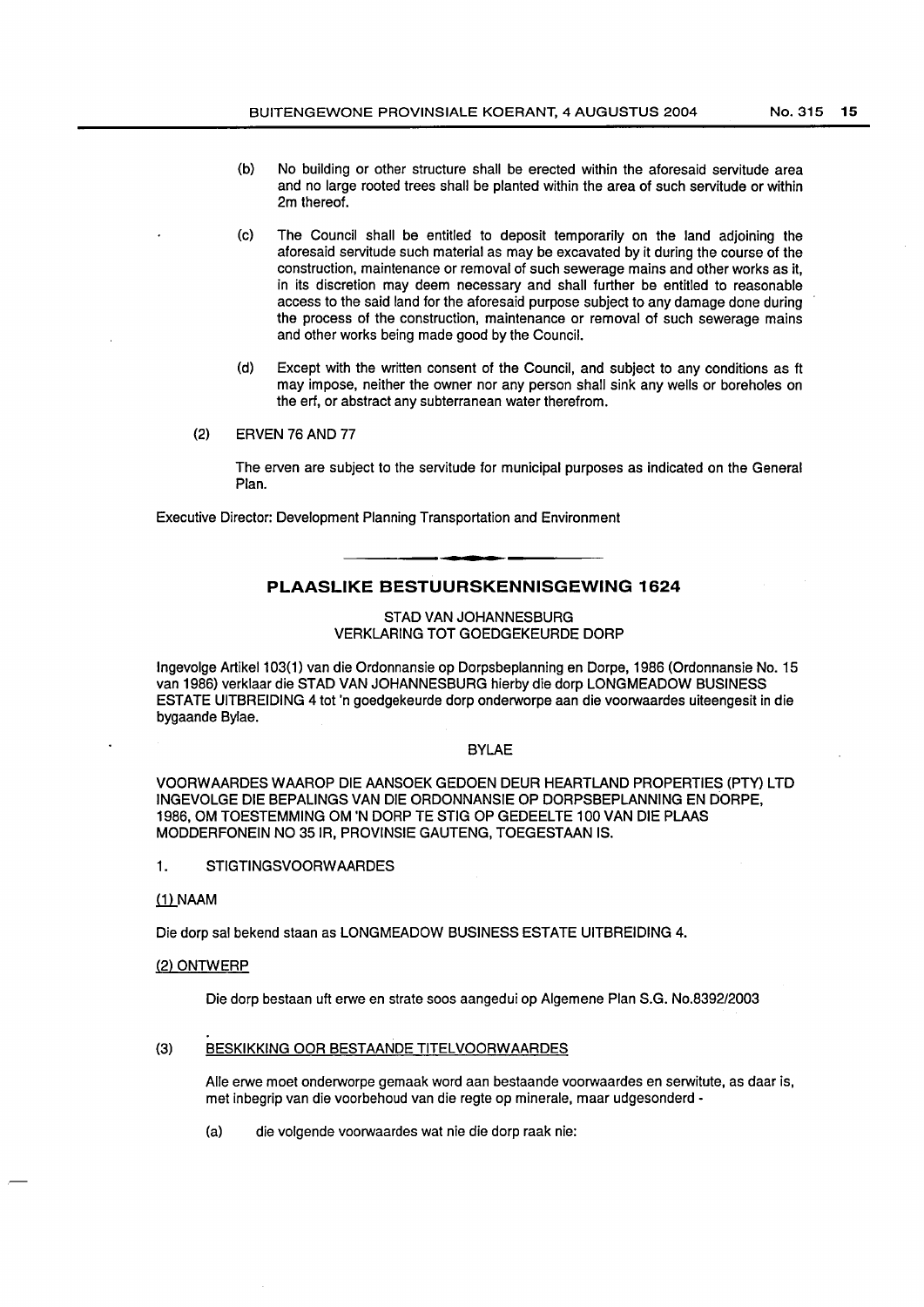- 1 . "The former Remaining Extent of Portion 16 (a portion of portion 4) of the Farm Modderfontein 35, Registration Division I.A., the Province of Gauteng, indicated by the figure E F a6 a5 FI F8 F7 F6 a7 a8 R S T U V W X Y Z A' B' C' on Diagram S.G. No A10831/1993 annexed to Certificate of Consolidated Title No T44613/2000 (a portion whereof is held hereunder) is subject to the following conditions
- 1.1 The Remaining Extent of said Portion 4 of the farm Modderfontein 35, (a portion whereof is hereby transferred) is:-

Entitled together with the owner of the remaining extent of the said Farm to a servitude of Right of Way for a Railway Line over:-

- 1.1.1 Portion of the farm ZUURFONTEIN 33, held by Deed of Transfer No.TI767/1890.
- 1.1.2 The remaining extent and portion of the farm ZUURFONTEIN NO. 33, held by Deeds of Transfer Nos. 8232/1906 and 4441/1898; and
- 1.1.3. Portion of the farm ZUURFONTEIN No.33, held by Deed of Transfer No 1767/1890, as will appear from Notarial Deeds Nos. 315 and 317/1911 S registered on the  $15<sup>th</sup>$  day of December 1911.
- 1.2 By Notarial Deed K529/1978S the right has been granted by the owner to Eskom in perpetuity:

To convey the Electricity over the property, the centre line of said electric power transmission servitude which shall traverse the aforesaid property along the line of route indicated by the line a9a10 on Diagram SG No A10831/1993 annexed to certificate of Consolidated Title No T44613/2000."

#### @ VOORSIENING EN INSTALLERING VAN DIENSTE

Die dorpseienaar moet die nodige reelings met die Raad tref vir die voorsiening en installering van water en sanitere dienste asook die konstruksie van strate en stormwaterdreinering in die dorp, tot bevrediging van die Raad.

### 2. TITELVOORWAARDES

Die erwe hieronder genoem sal onderworpe wees aan die voorwaardes soos aangedui, opgele deur die Raad ingevolge die bepalings van die Ordonnansie op Dorpsbeplanning en Dorpe, 1986.

- (1) ALLE ERWE
	- (a) Die erf is onderworpe aan'n serwituut van 2 meter breed vir riolerings- en ander munisipale doeleindes, ten gunste van die Raad langs enige twee grense, uitgesonderd 'n straatgrens en in die geval van 'n pypsteelerf, 'n addisionele serwituut vir munisipale doeleindes 2 meter breed oor die toegangsgedeelte van die erf, indien en wanneer verlang deur die Raad: Met dien verstande dat die Raad van enige sodanige serwituut mag afsien.
	- (b) Geen geboue of ander struktuur mag binne die voornoemde serwituutgebied opgerig word nie en geen grootwortelbome mag binne die gebied van sodanige serwituut of binne 'n afstand van 2 meter daarvan geplant word nie.
	- (c) Die Raad is geregtig om enige materiaal wat deur horn uitgegrawe word tydens die aanleg, onderhoud of verwydering van sodanige rioolhoofpypleidings en ander werke wat hy volgens goeddunke noodsaaklik ag, tydelik te plaas op die grond wat aan die voomoemde serwituut grens en is voorts geregtig tot redelike toegang tot genoemde grond vir die vootnoemde doel, onderworpe daaraan dat die Raad enige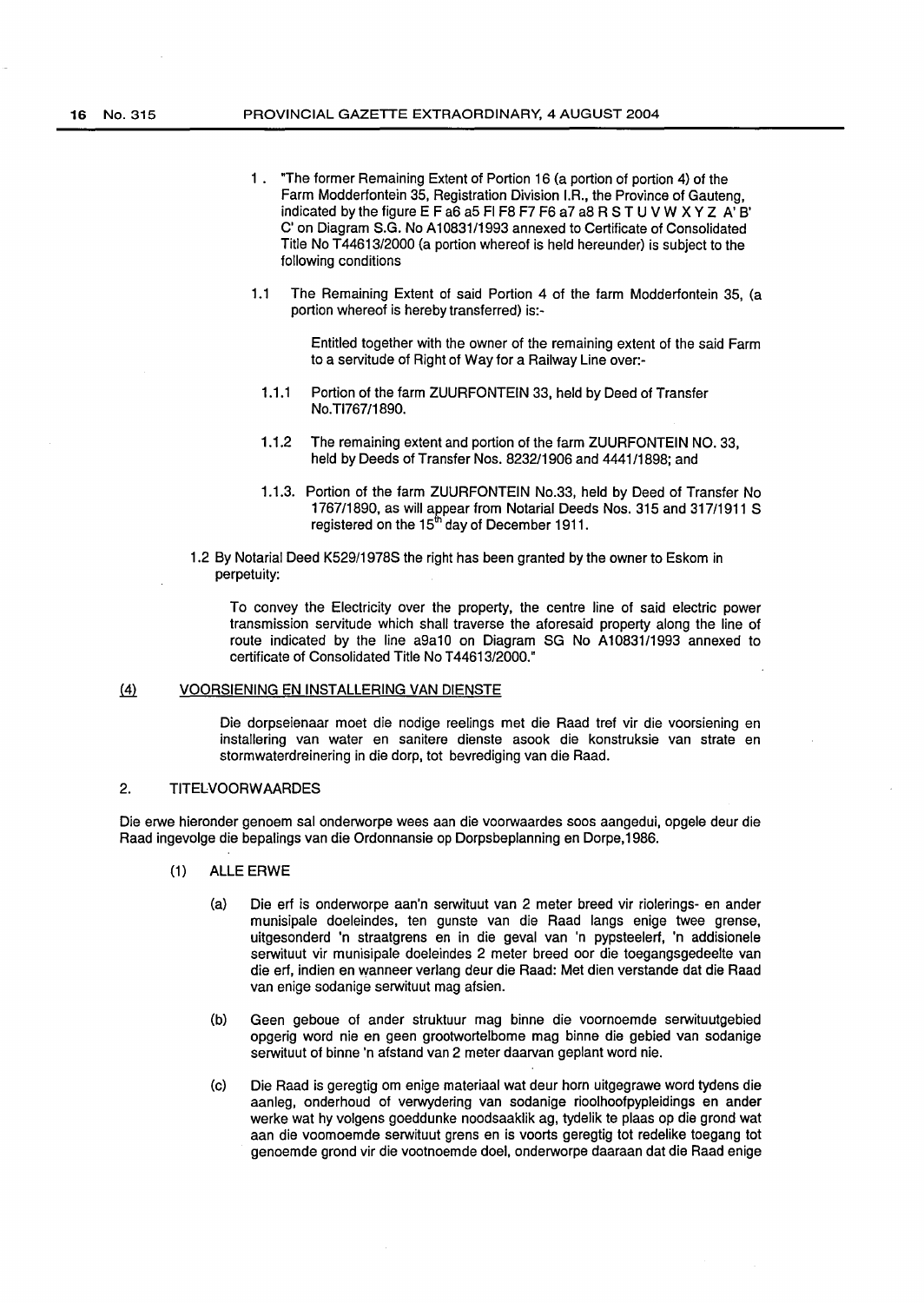skade vergoed wat gedurende die aanleg onderhoud of verwydering van sodanige rioolhoofpypleidings en ander werke veroorsaak word.

- (d) Buiten met die skriftelike toestemming van die Raad en onderheuwig aan enige voorwaardes wat opgele word mag die eienaar of enige ander persoon nie enige putte of boorgate op die eiendom sink nie of so 'n persoon enige ondergrondse water daaruit onttrek nie.
- (2) **ERWE 76 EN** 77.

Die erwe is onderworpe aan die serwituut vir munisipale dienste soos aangedui op die Algemene Plan.

Uitvoerende Direkteur: Ontwikkelings Beplanning, Vervoer en Omgewing.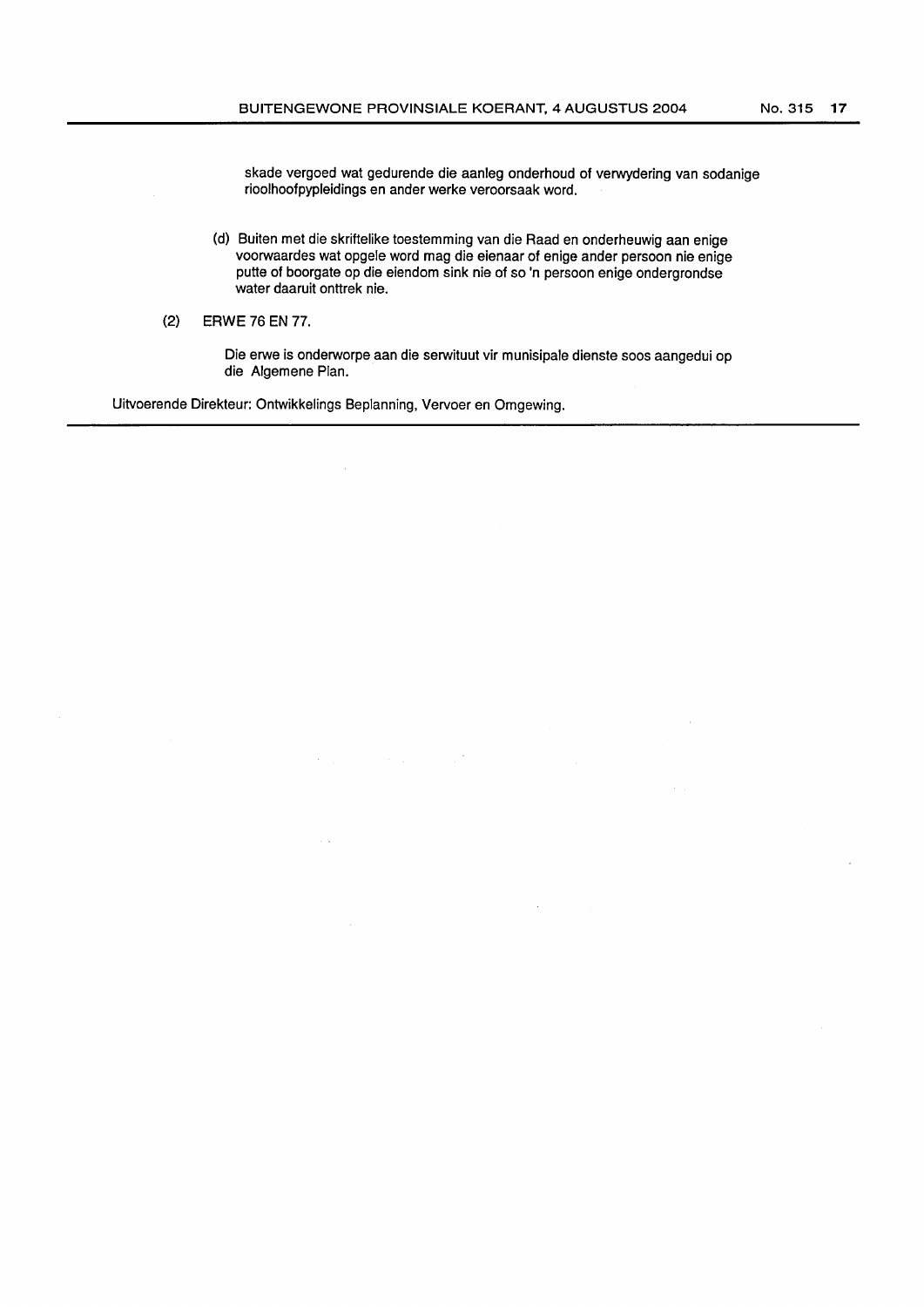$\frac{1}{\sqrt{2}}$ 

|                                                                                                                                                                           | IMPORTANT NOTICE                       |  |  |  |  |  |
|---------------------------------------------------------------------------------------------------------------------------------------------------------------------------|----------------------------------------|--|--|--|--|--|
| The                                                                                                                                                                       |                                        |  |  |  |  |  |
| <b>Gauteng Provincial Gazette Function</b>                                                                                                                                |                                        |  |  |  |  |  |
| will be transferred to the                                                                                                                                                |                                        |  |  |  |  |  |
| <b>Government Printer in Pretoria</b>                                                                                                                                     |                                        |  |  |  |  |  |
| as from 2nd January 2002                                                                                                                                                  |                                        |  |  |  |  |  |
| <b>NEW PARTICULARS ARE AS FOLLOWS:</b>                                                                                                                                    |                                        |  |  |  |  |  |
| <b>Physical address:</b>                                                                                                                                                  | Postal address:                        |  |  |  |  |  |
| <b>Government Printing Works</b>                                                                                                                                          | Private Bag X85                        |  |  |  |  |  |
| 149 Bosman Street                                                                                                                                                         | Pretoria                               |  |  |  |  |  |
| Pretoria                                                                                                                                                                  | 0001                                   |  |  |  |  |  |
| New contact persons: Awie van Zyl Tel.: (012) 334-4523<br>Mrs H. Wolmarans Tel.: (012) 334-4591                                                                           |                                        |  |  |  |  |  |
| Fax number: (012) 323-8805                                                                                                                                                |                                        |  |  |  |  |  |
| E-mail address: awvanzyl@print.pwv.gov.za                                                                                                                                 |                                        |  |  |  |  |  |
| <b>Contact persons for subscribers:</b>                                                                                                                                   |                                        |  |  |  |  |  |
|                                                                                                                                                                           | Mrs S. M. Milanzi Tel.: (012) 334-4734 |  |  |  |  |  |
|                                                                                                                                                                           | Mrs J. Wehmeyer Tel.: (012) 334-4753   |  |  |  |  |  |
|                                                                                                                                                                           | Fax.: (012) 323-9574                   |  |  |  |  |  |
| This phase-in period is to commence from November 2001 (suggest date of<br>advert) and notice comes into operation as from 2 January 2002.                                |                                        |  |  |  |  |  |
| Subscribers and all other stakeholders are advised to send their advertise-<br>ments directly to the Government Printing Works, two weeks before the<br>2nd January 2002. |                                        |  |  |  |  |  |
| In future, adverts have to be paid in advance<br>before being published in the Gazette.                                                                                   |                                        |  |  |  |  |  |
| <b>HENNIE MALAN</b>                                                                                                                                                       |                                        |  |  |  |  |  |
| Director: Financial Management<br>Office of the Premier (Gauteng)                                                                                                         |                                        |  |  |  |  |  |

 $\bar{z}$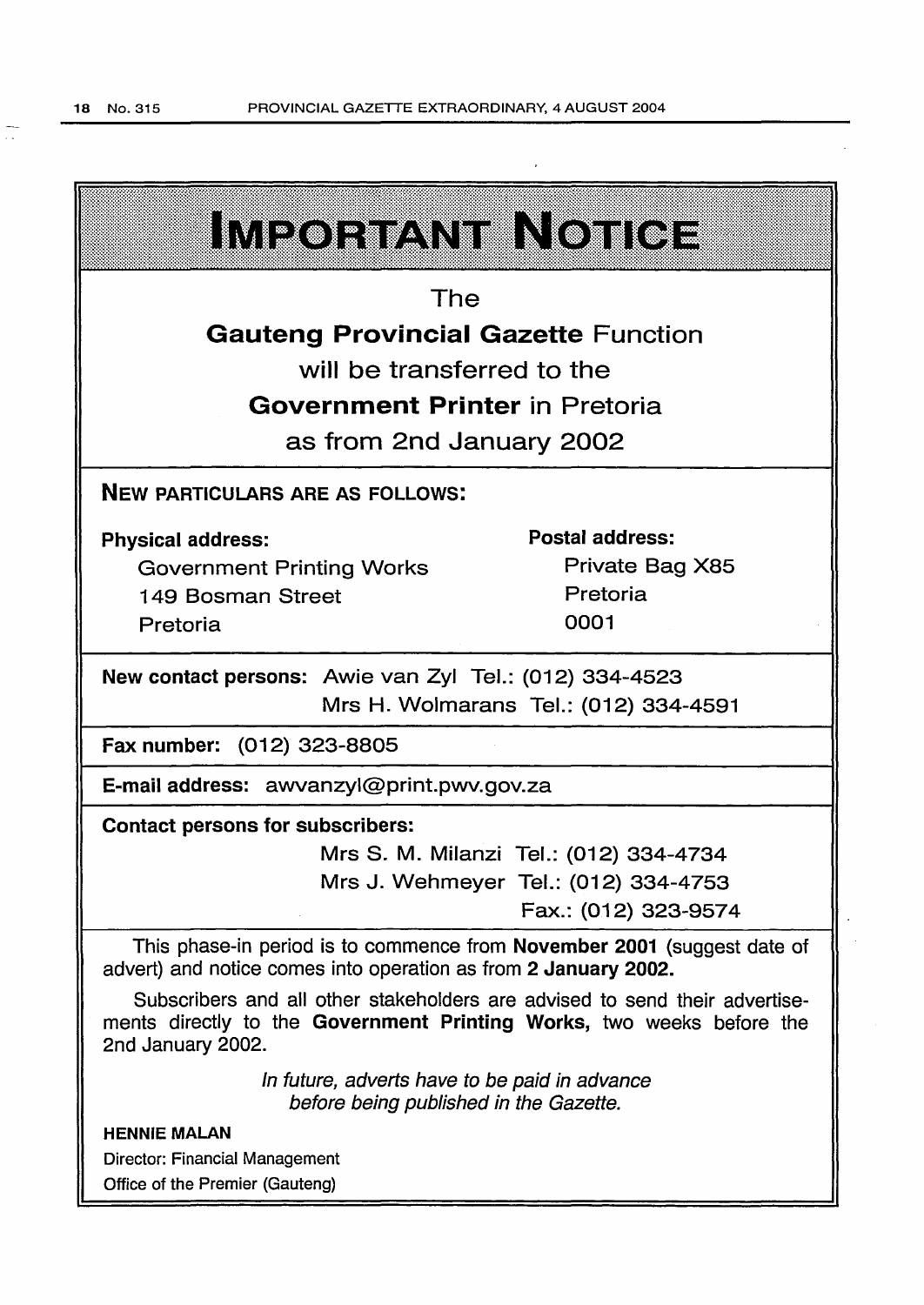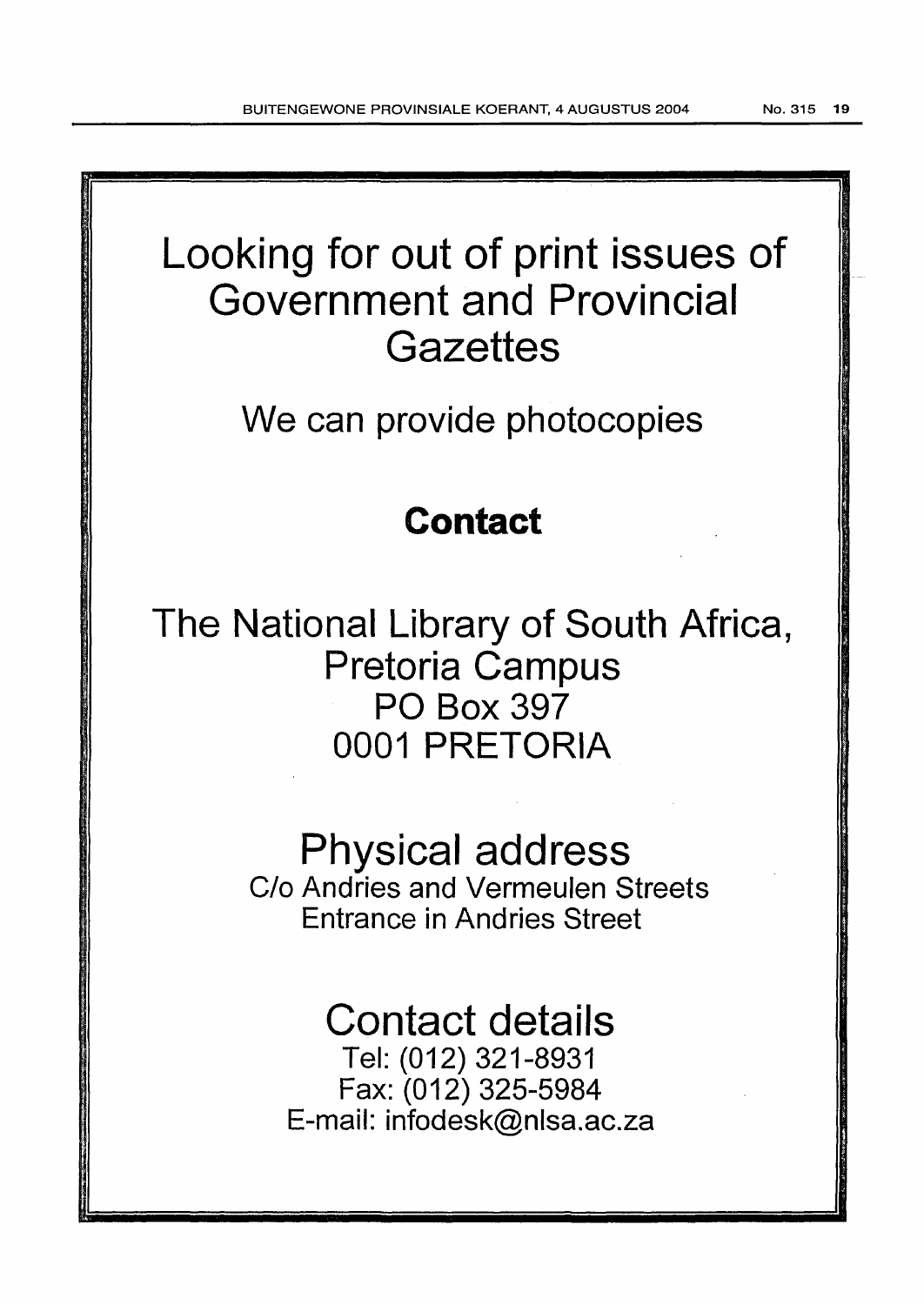

Tel: (012) 643-9500, Fax: (012) 663-3543, Toll free: 0800 11 8595, e-mail: corporate@sabinet.co.za, www: http://corporate.sabinet.co.za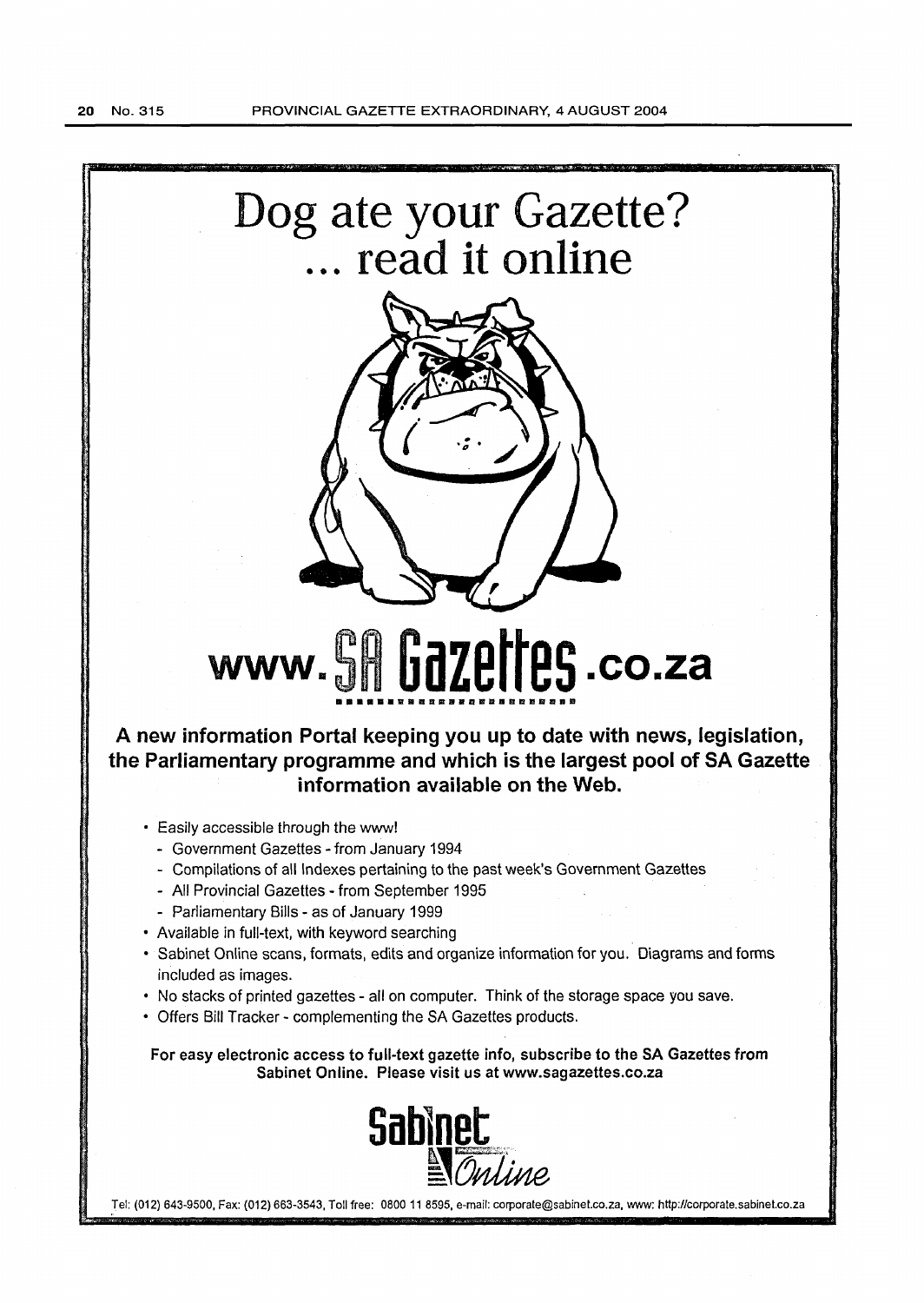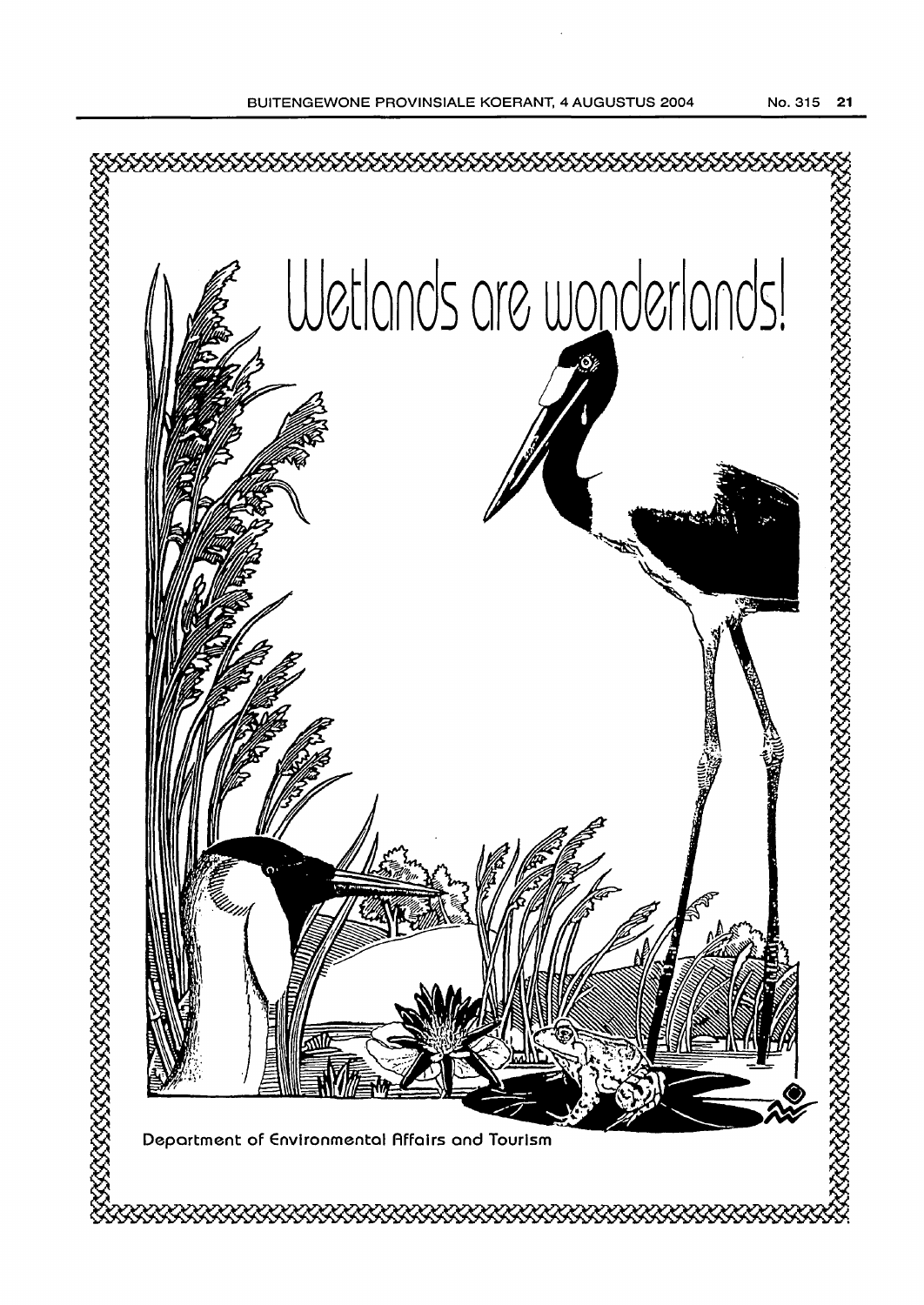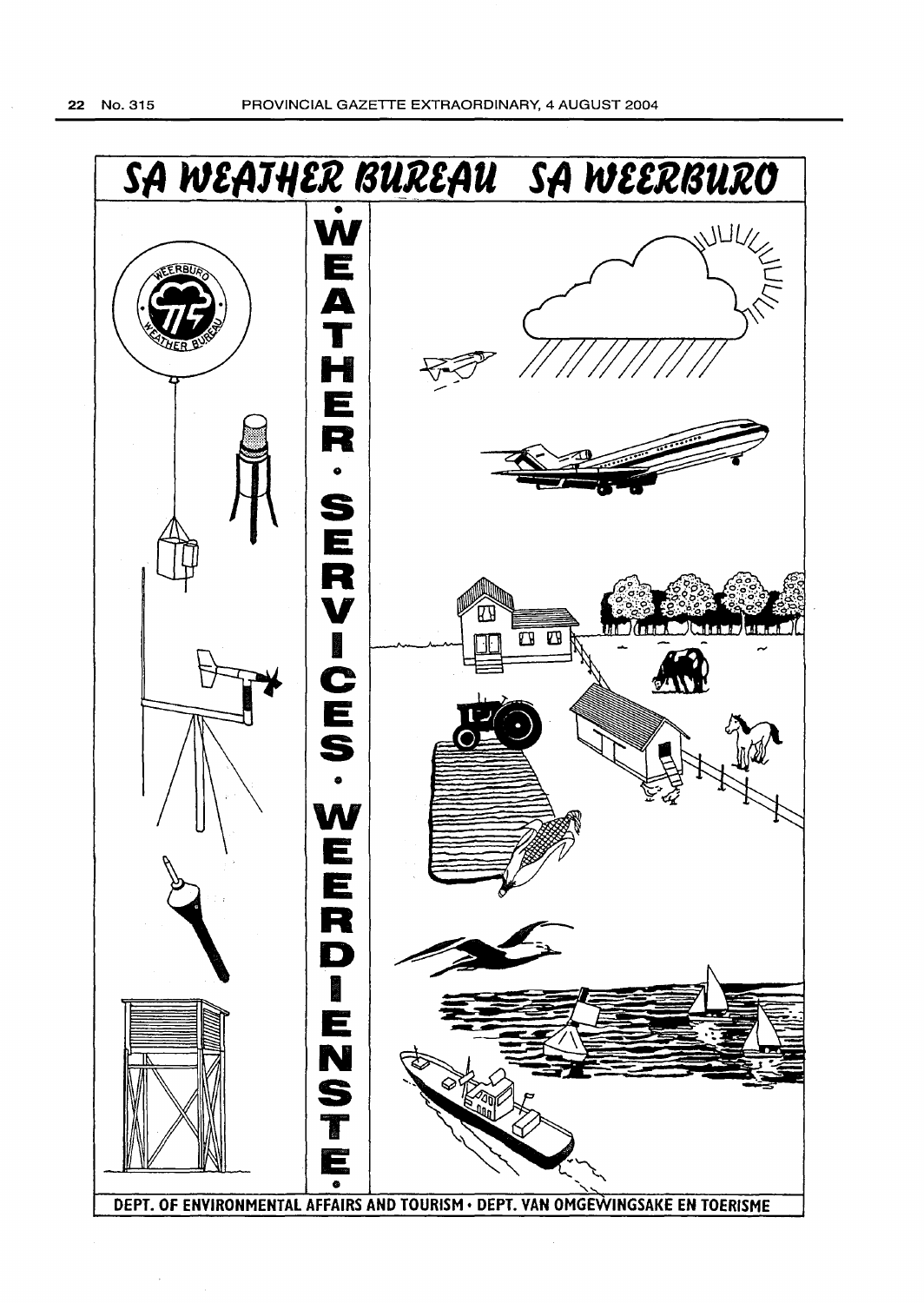